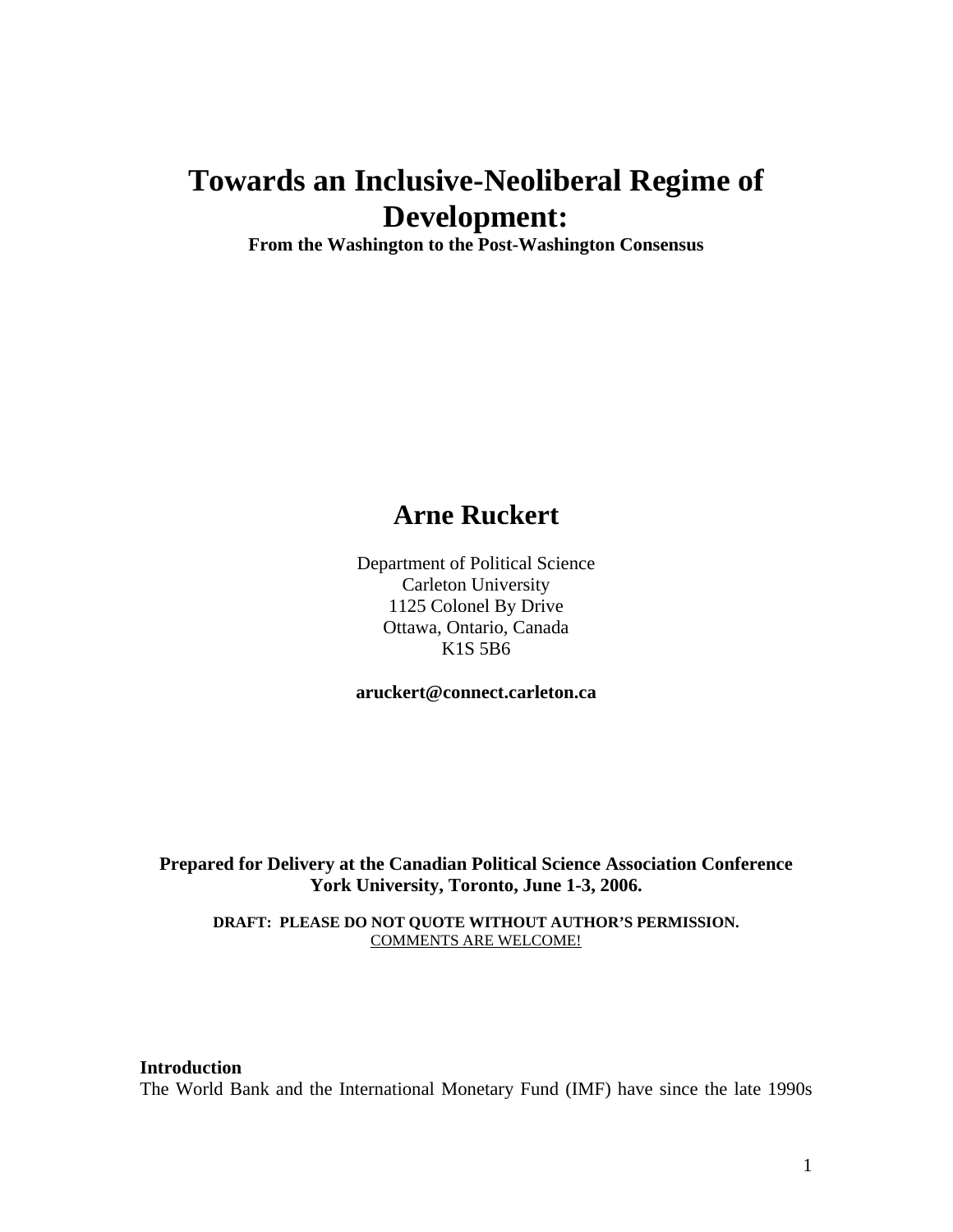been involved in an attempt to redefine their approach to development, moving away in their rhetoric from conditionality and structural adjustment towards poverty reduction and country ownership of development polices. This orientation towards poverty reduction and country ownership is reflected in the launching of the Comprehensive Development Framework (CDF), which is described by the Bank as an attempt to operationalize an holistic approach to development, integrating non-economic aspects into development, and emphasizing the needs and the participation of the poor in the development process (Pender 2001: 407). As part of this policy shift, the Bank has also engaged in a renewed theoretical discussion about development, eventually leading to the emergence of the Post-Washington Consensus (hereafter PWC), a theoretical convergence between (Washington Consensus- based) neoliberal ideas and the new information-theoretic (neo-Keynesian) paradigm developed by Joseph Stiglitz.

The articulation of the PWC was moreover accompanied by the introduction of a new policy tool, the Poverty Reduction Strategy Paper (PRSP) approach, which emphasizes country ownership and civil society participation as two of the key principles in development cooperation. According to the Bank and the Fund, these policy changes have resulted in the abandonment of traditional structural adjustment lending and the policy conditionality associated with it, in favor of a development approach that emphasizes partnership and cooperation between the IFIs, developing country governments and civil society organizations. Moreover, in this process the IFIs have repositioned themselves as institutional providers of information and knowledge, while borrowing governments are being asked to take on responsibility, or 'ownership', for the development policies that they choose to pursue (Stiglitz 1998b: 21).

At the risk of simplification, the recent articulation of the PWC within the Bank and the Fund has been met with two fundamentally opposed responses in academia. One the one hand, critics of the development establishment maintain that the PWC and the policy changes that it involves do not represent a shift away from neoliberal policy practices but have rather tightened the grip of the International Financial Institutions (IFIs) over developing countries, foreclosing social and political alternatives to neoliberal practice (*e.g.* Cammack 2002 and 2004; Weber 2004; Bond 2004; Soederberg 2005; Charnock 2006). Poverty reduction strategies are seen as part of a political project to further institutionalize and 'lock in' neoliberal reforms in developing countries. Susanne Soederberg has recently provided a succinct summary of this view: "From this perspective, then, the PRSPs are not about doing away with conditionality, but should be seen instead as direct responses to the above-mentioned 'threats to neoliberalism', which are, in turn, targeting at reconfiguring and deepening neoliberal domination over the growing number of the poor in the South" (Soederberg 2005: 339). On the other hand, supporters of the IFIs posit that the PWC represents a fundamental rupture in development thinking and a progressive move away from neoliberalism and policy conditionality towards country ownership and the acknowledgement of the importance of home-grown institutions and policies (Booth 2003; Driscoll and Evans 2005; Stiglitz 1998b).

This paper will argue that the aforementioned bifurcation in the literature has led to a significant impasse in understanding the relevance of this policy shift and presents a different interpretation of the recent shift in the development approach of the IFIs. It will show that the PWC neither represents a fundamental rupture with the Washington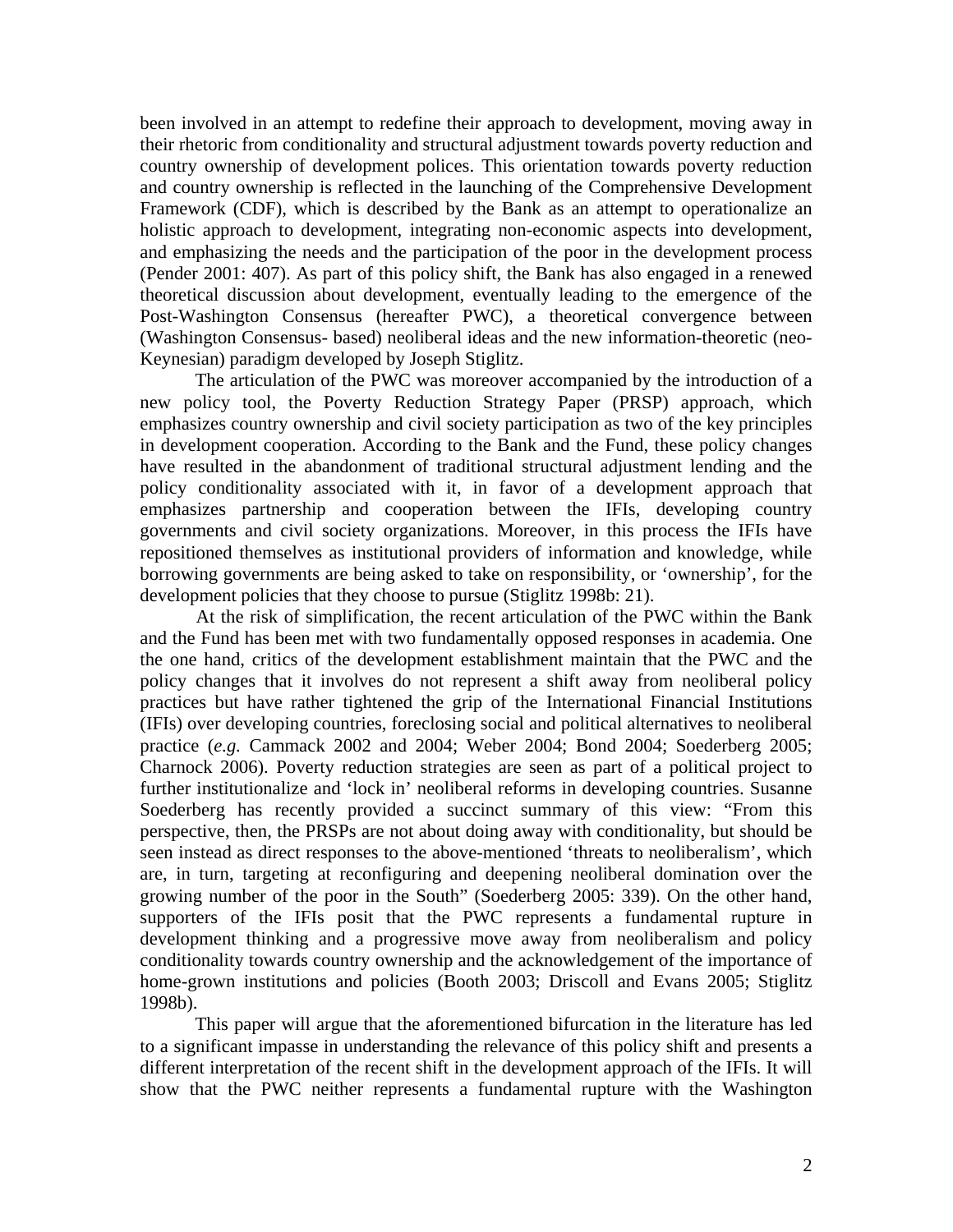Consensus nor an attempt to reproduce the same neoliberal policy regime. In order to capture this ambiguity, the concept of *inclusive neoliberalism* will be introduced, and it will be argued that the PWC is rather the first step towards the emergence of an inclusiveneoliberal regime of development in the global economy. This term seeks to capture the paradox that while numerous similarities between the Washington and the PWC remain in place, such as the liberalization and the privatization of the economy, the PWC nevertheless deviates progressively in a number of ways from the earlier Washington Consensus.

Thus, this paper excavates the discontinuities within the continuity of the IFIs new development approach. Without significant discontinuity we could not speak of *inclusive* neoliberalism, yet without significant continuity we could not speak of inclusive *neoliberalism*. This alludes to the fact that we have not entered an era after neoliberalism, but rather an era in which policies have emerged from tendencies originating within neoliberalism that nevertheless deviate from earlier policy prescriptions in a number of progressive ways and could potentially further destabilize the former paradigm. Moreover, the paper provides a neo-Gramscian reading of this inclusive-neoliberal development regime and suggests that its introduction represents an attempt by the IFIs to resolve some of the legitimacy problems and contradictions that neoliberal policies were facing in the periphery. The inclusion of previously excluded people is part of an effort to make the neoliberal project and its concomitant principles of privatization, liberalization, and deregulation truly hegemonic. Yet, this emerging inclusive-neoliberal regime of development also speaks to the power and agency of counter-hegemonic forces in developed and developing countries that have pushed their own agenda of social inclusion onto the IFIs, and have been somewhat successful in transforming the IFIs' agenda. And finally, it potentially opens up new avenues for counter-hegemonic struggles in the developing world.

In substantiating these claims, the paper unfolds as follows. First, it describes the neo-Gramscian theoretical lens through which the PRSP approach is investigated, and shows how a neo-Gramscian perspective adds value to the analysis of the PWC. Second, it will in an 'ideal-typical manner' discuss the emergent inclusive-neoliberal regime of development, describing some of the main characteristics of this new development regime. Third, the paper briefly delineates the Washington Consensus and its policy prescriptions, introducing the main assumptions of the Washington Consensus and pointing to some of the many criticisms that have materialized over the last two decades. The fourth part will turn to the PWC, and examine in more detail the overarching policy framework, the CDF, through which the PWC has been implemented. Through a selective reading of the World Bank's *Sourcebook for Poverty Reduction Strategies*, the paper, in the final section, highlights some of the most pertinent characteristics and micropolitical inclusion strategies of the inclusive-neoliberal regime of development and outlines some of the limitations and inherent contradictions of the PWC.

#### **'Bringing Neo-Gramscian Theory in' to Global Development Studies**

This paper builds on neo-Gramscian contributions to International Political Economy (IPE) in its analysis of World Bank and IMF policies, and more generally attempts to 'bring neo-Gramscian theory in' to the study of development. While neo-Gramscian approaches have recently proliferated in the area of global politics, little research has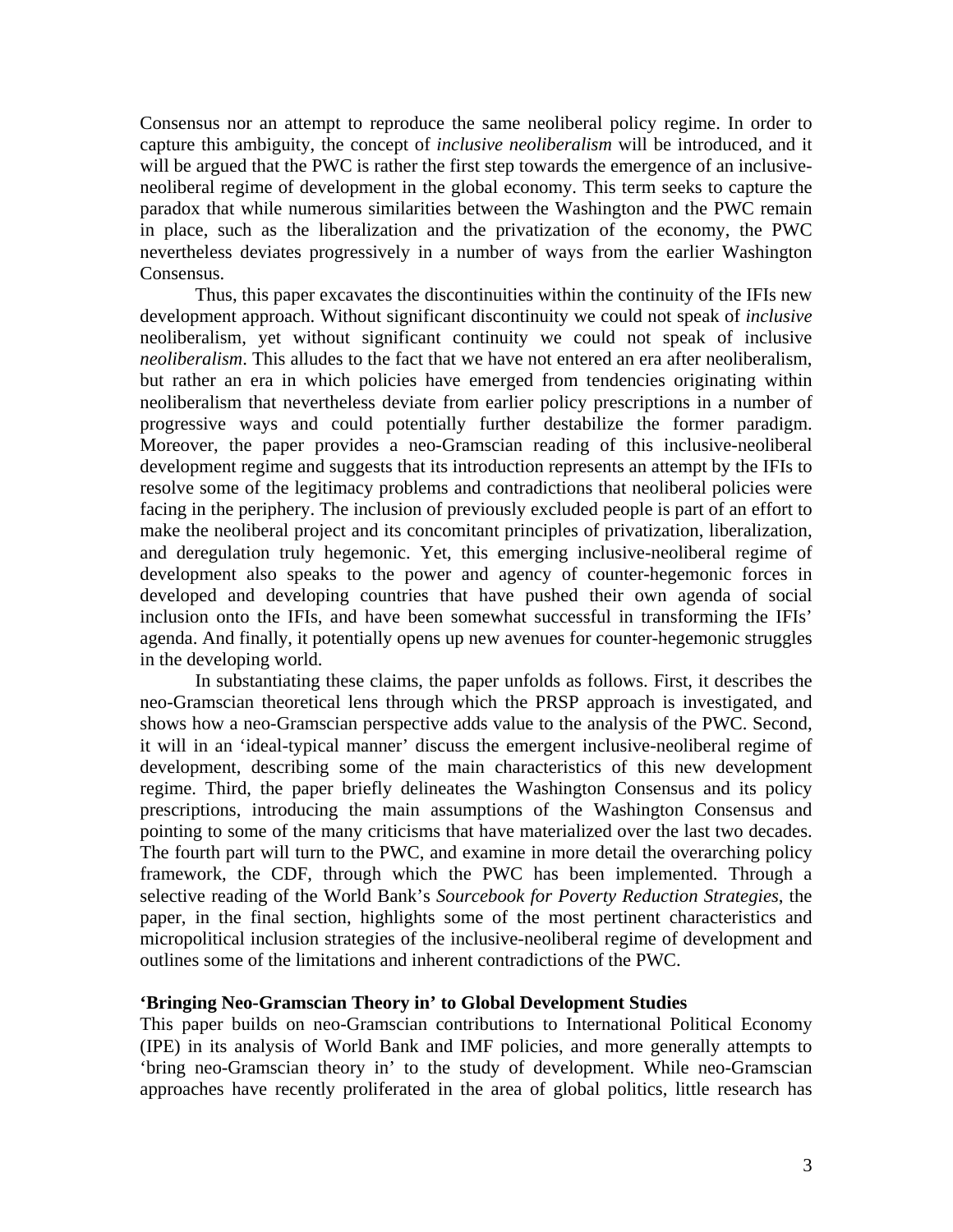been undertaken in global development from a neo-Gramscian perspective. This is surprising given the powerful role that international institutions play in determining global development policy and the 'added value' that neo-Gramscian theory provides in the conceptualization of international institutions.

From a neo-Gramscian perspective, the current world order can be characterized as a non-hegemonic order in which increasingly coercion and domination are needed in the reproduction of neoliberal norms and practices (Gill 1995). In building on the Gramscian legacy, neo-Gramscians conceptualize hegemony as a form of rule which attempts to guarantee the domination of one group not through means of force, but through consent by means of political and ideological leadership and material concessions to subaltern classes. In this vein, Robert Cox explains that hegemony exists "when the dominant state and dominant social forces sustain their position through adherence to universalized principles which are accepted or acquiesced in by a sufficient proportion of subordinate states and social forces" (Cox 1993: 264). While the post-war 'embedded liberal' order was marked by a universal consensus and concomitant hegemony, the neoliberal order which has been in the making since the early 1980s has never been truly hegemonic, and has more recently faced major legitimacy challenges in both the developed and the developing world. In the area of development, the absence of neoliberal hegemony is expressed most palpably by the increasing unwillingness of developing country governments to voluntarily implement structural adjustment policies, and the growing popular uprisings against neoliberal reforms in many peripheral countries.

As Cox has pointed out, international institutions were key actors in the emergence and reproduction of the hegemonic post-war 'embedded liberal' order as they ideologically legitimated the norms of the world order; co-opted elites from peripheral countries and absorbed counter-hegemonic ideas (Cox 1983: 172). Similarly, international institutions occupy a unique position in the current non-hegemonic world order and play an important role in the attempt of producing a future hegemonic (neoliberal) order. This unique position is linked to the ideological leadership in the production of development knowledge, an activity which the Bank has increasingly focused on over the course of the 1990s, culminating recently in the revamping of the Bank into a 'Knowledge Bank' (Cammack 2004). But it is also linked to the IFI's control of immense amounts of financial resources, which in the past have been put to use in the name of structural adjustment, policies aimed at the integration of developing countries into the world economy and the restructuring of developing country societies in line with neoliberal principles of governance.

For neo-Gramscians then, the IFIs are key actors in the attempt to create hegemony around a new inclusive-neoliberal 'transnational historic bloc', a block marked by increasingly global circuits of production and capital accumulation and the growing integration of developing country economies into a truly global marketplace (Robinson 2004). This emergent non-hegemonic transnational regime of accumulation is accompanied by the ascendance of powerful transnational social forces domestically, which has been referred to by neo-Gramscians as the internationalization of the state (see e.g. Cox 1987: 253; Baker 1999). At the same time, powerful transnational social forces have appeared in the world economy, labeled by Cox the 'transnational managerial class' (Cox 1987), while others claim that these social forces represent the emergence of a (not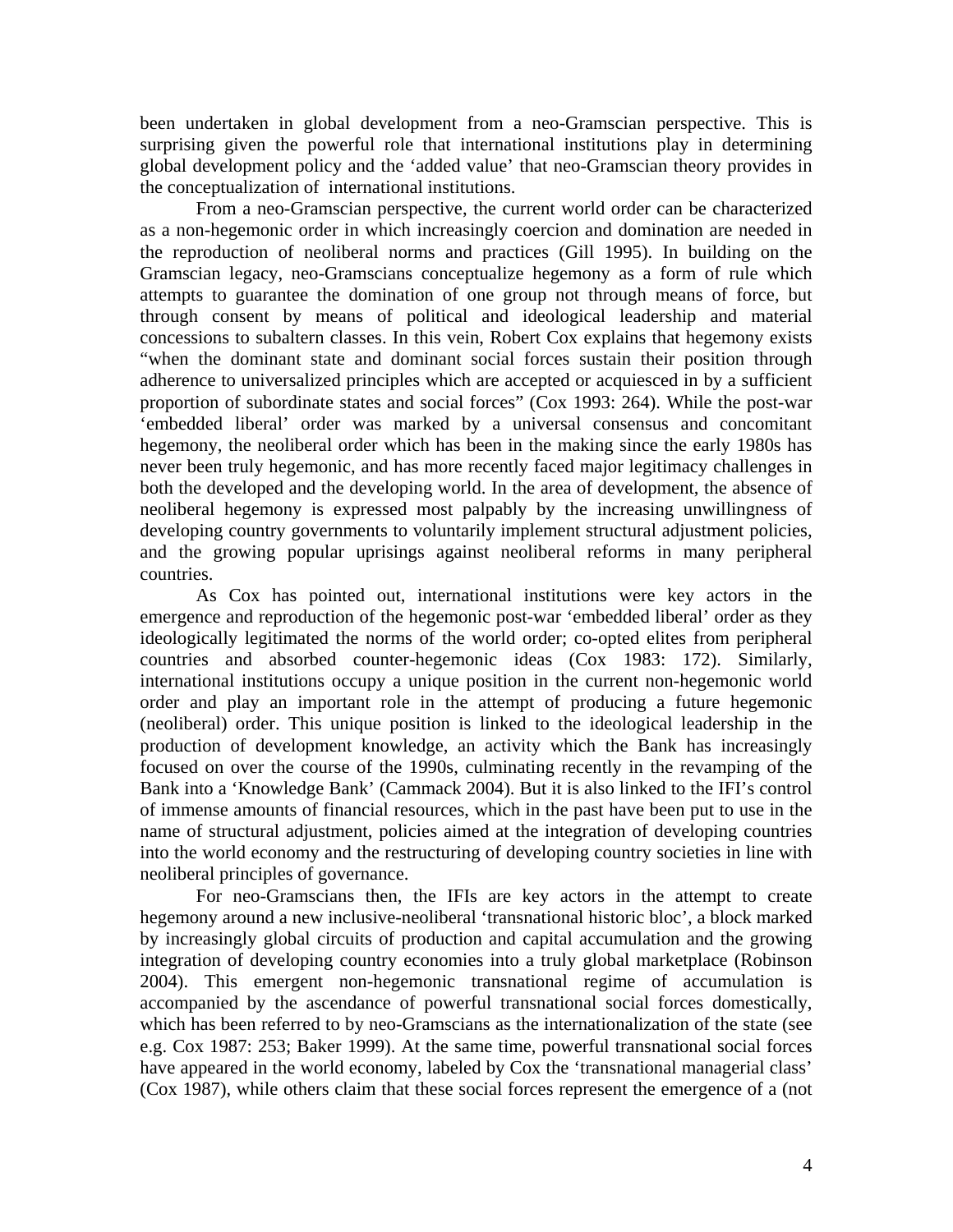yet fully integrated) transnational capitalist class (Robinson 2004; Gill 1990; Sklair 2001). These emerging transnational social forces have (somewhat) successfully colonized many of the important international institutions, and have promoted their neoliberal agenda through numerous avenues, such as the neoliberal adjustment of developing country economies and the constitutionalization of neoliberal principles in World Trade Organization (WTO) treaties (Gill 2000), without however successfully building hegemony surrounding neoliberal ideas amongst the wider population.

The introduction of the PWC could be interpreted as an attempt to facilitate the expansion of a hegemonic neoliberal world order, by ideologically legitimating the norms of this order through a shift in the IFI's development discourse towards emphasizing poverty reduction and country ownership as the operational principles in all Bank and Fund activities, without straying away too far from neoliberal principles in the actual development practice (see *e.g.* Soederberg 2005; Bond 2004; Cammack 2004). While this interpretation is undoubtedly insightful, what needs to be added is that hegemonybuilding always implies elements of material incentives and concessions and the construction of social compromises. Therefore, the paper suggests that the inclusiveneoliberal development regime entails a number of material elements of co-optation which have often been overlooked in the critical development literature and which will be outlined in the following ideal-typical discussion of the inclusive-neoliberal development regime.

## **Towards a Global Inclusive-Neoliberal Regime of Development**

The characterization of the current development regime as inclusive-neoliberal represents an attempt to conceptualize the emergent development regime that has been propagated by the IFIs under the guise of the PWC. Following regime analysis, the term 'global development regime' refers to a set of norms, rules and principles around which actors expectations converge and under which most actors in the global development community operate (Krasner 1983). Important norms that have entered the global development regime in the late 1990s under the tutelage of the PWC, and have consequently left an imprint on the practices of most development organizations, are empowerment, participation, the promotion of opportunities, and poverty reduction. All the aforementioned norms coalesce around the notion of inclusion and arguably signify the emergence of a neoliberal project of a decidedly inclusive orientation. While some scholarship has recently pointed to the use of inclusion strategies as micropolitical technologies of governance by 'Third Way' governments in the developed world, little attention has been paid to the emergence of inclusion strategies within neoliberal forms of governance amidst the IFIs (for an exception see Craig and Porter 2005). A neo-Gramscian reading of this project suggests that the ultimate goal of inclusive neoliberalism is the combination of broadly macroeconomic neoliberal policies with micropolitical rationales and technologies of social inclusion.

In the new PRS approach, micropolitical technologies of inclusion express themselves in three particular ways. First, the notion of country ownership of policies and partnership in development cooperation represent an attempt to more directly involve developing countries in the policy-making process at the national and global level. This happens however within the parameters of the inclusive-neoliberal development regime whose content has largely been predetermined by the Bank and the Fund, as evidenced by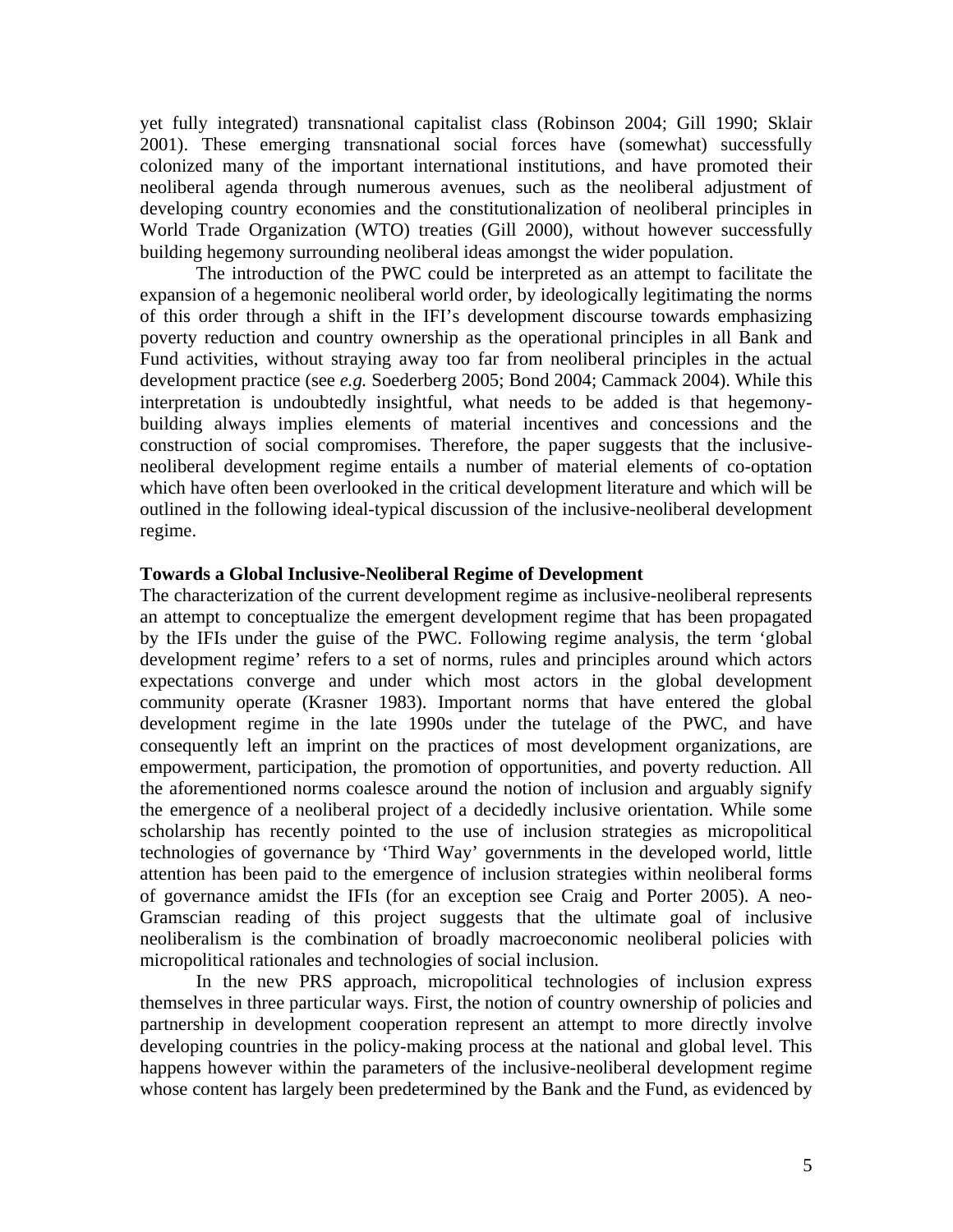the minute policy descriptions given in the *Sourcebook for Poverty Reduction Strategies*. Second, the IFIs have begun to acknowledge the importance of including the (formerly excluded) poor and marginalized sections of society into the policy making process, through civil society participation in the elaboration of national PRSPs and participation in the implementation of poverty reduction strategies. While this paper will critically discuss the IFIs' hegemonic ambitions underlying the introduction of the concept of participation (see also Cooke and Kothari 2001), we should nevertheless welcome this policy shift since it potentially opens up new avenues for political participation that have remained foreclosed in the past.

Finally, the IFIs encourage developing countries to increase their poverty-related spending in order to include the extremely poor into the delivery of basic social services, such as health care and primary and secondary education. The resources freed up through the Enhanced Heavily Indebted Poor Country (HIPC) debt relief initiative are supposed to be earmarked for poverty-related spending, and the consumption of the extremely poor is expected to be subsidized. This subsidization can take the form of Social Funds, Poverty Action Funds and the like, transfers of resources from central governments to either local service providers or the poor themselves. While the IFIs support of the highly contested privatization and liberalization policy remains stern, they have come to realize that the extremely poor are often unable to afford basic social services at marketdetermined rates and therefore cannot become 'normal customers' but rather require financial help. However, this subsidization takes place within a neoliberal fiscal expenditure framework which, at the same time, limits the ability of developing country governments to spend freely in relation to poverty reduction as inflation targets have to be met in order to stay 'on-track' and qualify for debt relief. The tension between the market logic of neoliberalism and the social logic of inclusion is one of the key contradictions in the PRS approach that will repeatedly come to the forefront in the remainder of the paper.

#### **From the Washington to the PWC**

During the period from 1980 until the late-1990s, the World Bank and the IMF proceeded with a strong sense of certainty in promoting a particular set of development policies, which came to be known as the Washington Consensus (Pender 2001: 398). This policy package emerged in the early 1980s as the initially *ad hoc* answer to the experience of Latin American countries, which were struggling to overcome the debt crisis and to solve their balance of payment problems. However, this same policy package soon became institutionalized as the Washington Consensus, dominating much of development theory and practice during the 1980s and 1990s. According to John Williamson, the 'hard core' of the Washington Consensus stands for "macroeconomic prudence, outward orientation, and domestic liberalization" (Williamson 1990: 1). However, a more comprehensive definition of the Washington Consensus must incorporate other key aspects, such as minimal government intervention and the elimination of government subsidies, trade liberalization, fiscal and monetary austerity, freeing of interest rates, privatization of state-owned businesses, well-defined property rights and independent central banks.

The Washington Consensus was implemented in most developing countries through structural adjustment policies, which became the standard policy instrument of the World Bank in the mid-1980s (Mosley *et al* 1995: 27). Two goals in particular were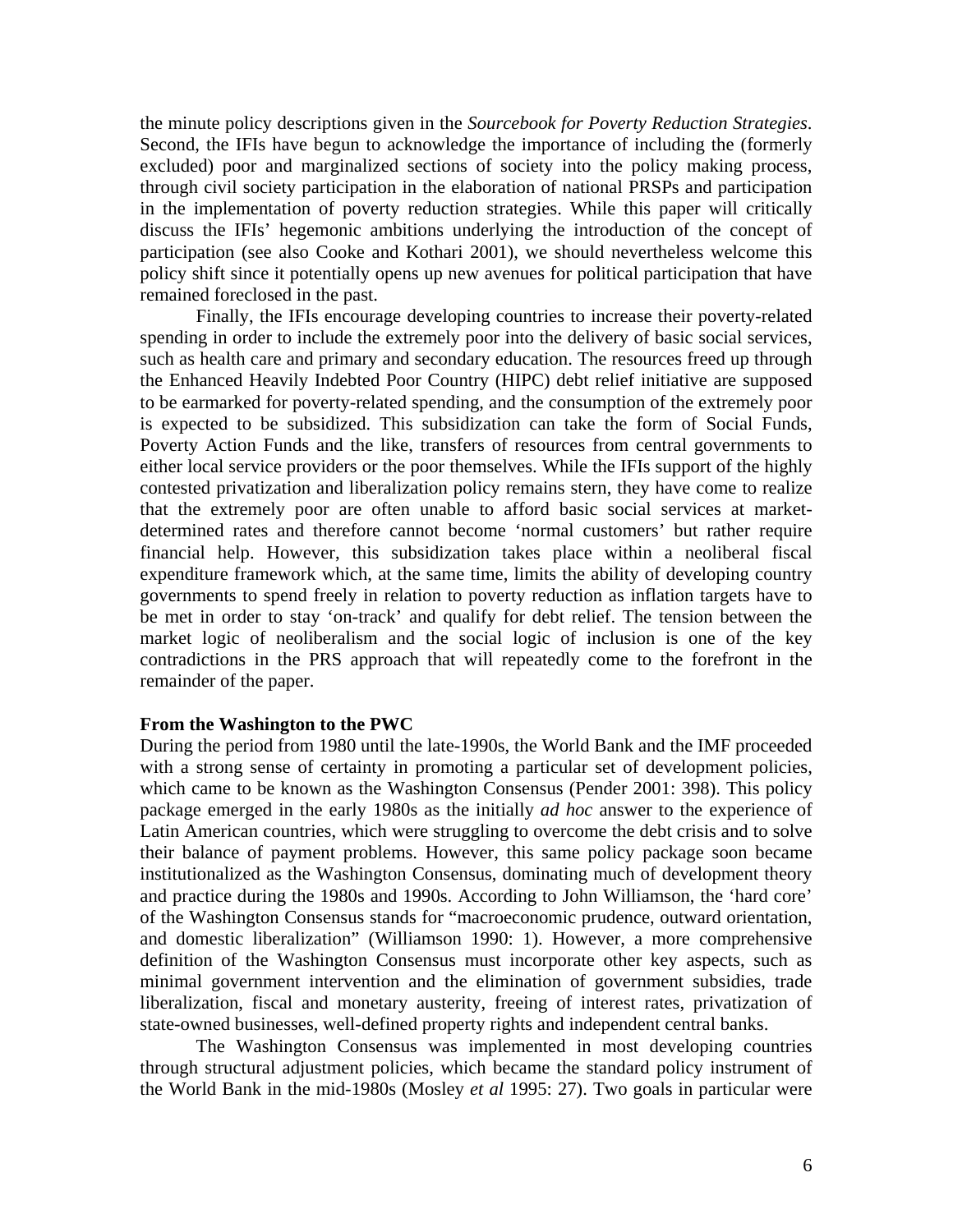at the heart of the SAPs: first, at the macroeconomic level, stabilization policies were supposed to guarantee short-run stabilization of inflation, balance of payments, and budget deficits. Second, the goal of SAPs at the microeconomic level was to achieve long-term efficiency gains, through the allocation of resources in accordance with global market signals (Bienefeld 2000: 534). Despite their 'initial macroeconomic success' in bringing down inflation rates and controlling government spending, SAPs have from the very beginning been harshly criticized, particularly by civil society actors, for their immense social costs, and their failure to create 'socially stable' societies. Consequently, the 1980s were regarded by many development commentators as a lost development decade.

The critique of the Washington Consensus outside of the IFIs has been around since its initial formulation in the 1980s. However, only relatively recently did the Washington Consensus come under assault from within the IFIs themselves. Joseph Stiglitz, Chief Economist of the World Bank from 1996-2000, has been the most influential voice involved in criticizing some of the assumptions of the Washington Consensus and articulating an alternative PWC. This consensus is partly based on Stiglitz' academic work on informational imperfections in market economies, which provides the intellectual backbone to this PWC (Fine *et al* 2001: 4). But more importantly, Stiglitz was also the main driving force within the IFIs behind the programmatic articulation of the PWC. Nevertheless, a host of other dissenting voices within the economics profession have also substantially contributed to the demise of the Washington Consensus (*e.g.* Rodrick 1999; Krugman 1995; Easterly 2001).

While the development agencies of the United Nations family have long been outspoken critics of structural adjustment, and have for decades advocated a more poverty-sensitive adjustment process (with a human face) (see *e.g.* UNICEF 1987), the rethinking process among the Bretton-Woods institutions first started within the Bank in the mid 1990s, but with the onset of the Asian financial crisis also spread to the IMF. Within the Bank, there has been a renewed interest in poverty and governance issues throughout the 1990s, which can be observed in the growing importance that the Bank has attributed to poverty related issues in its publications. This rethinking process, as argued earlier, must be understood in the context of the spectacular failure of SAPs and the growing legitimacy crisis of neoliberal capitalism, as evidenced by the immense protests against neoliberal globalization that have materialized throughout the 1990s, culminating the 'battle of Seattle' in 1999. However, this rethinking process is also, at least, partly linked to recent developments in economic theory. As mentioned earlier, Stiglitz played a key role in providing the intellectual backbone to the PWC in the academic sphere, with his information theoretic convergence of neoclassical and Keynesian economics.

# **The Comprehensive Development Framework**

The Comprehensive Development Framework (CDF), which was introduced to the development community by former World Bank president James Wolfensohn in 1999, represents the overarching policy framework under which poverty reduction strategies, the most visible policy tool of the PWC, operate. According to the Bank, the CDF emphasizes the interdependence of all elements of development – social, structural, human, economic, environmental, and financial – and advocates a holistic long-term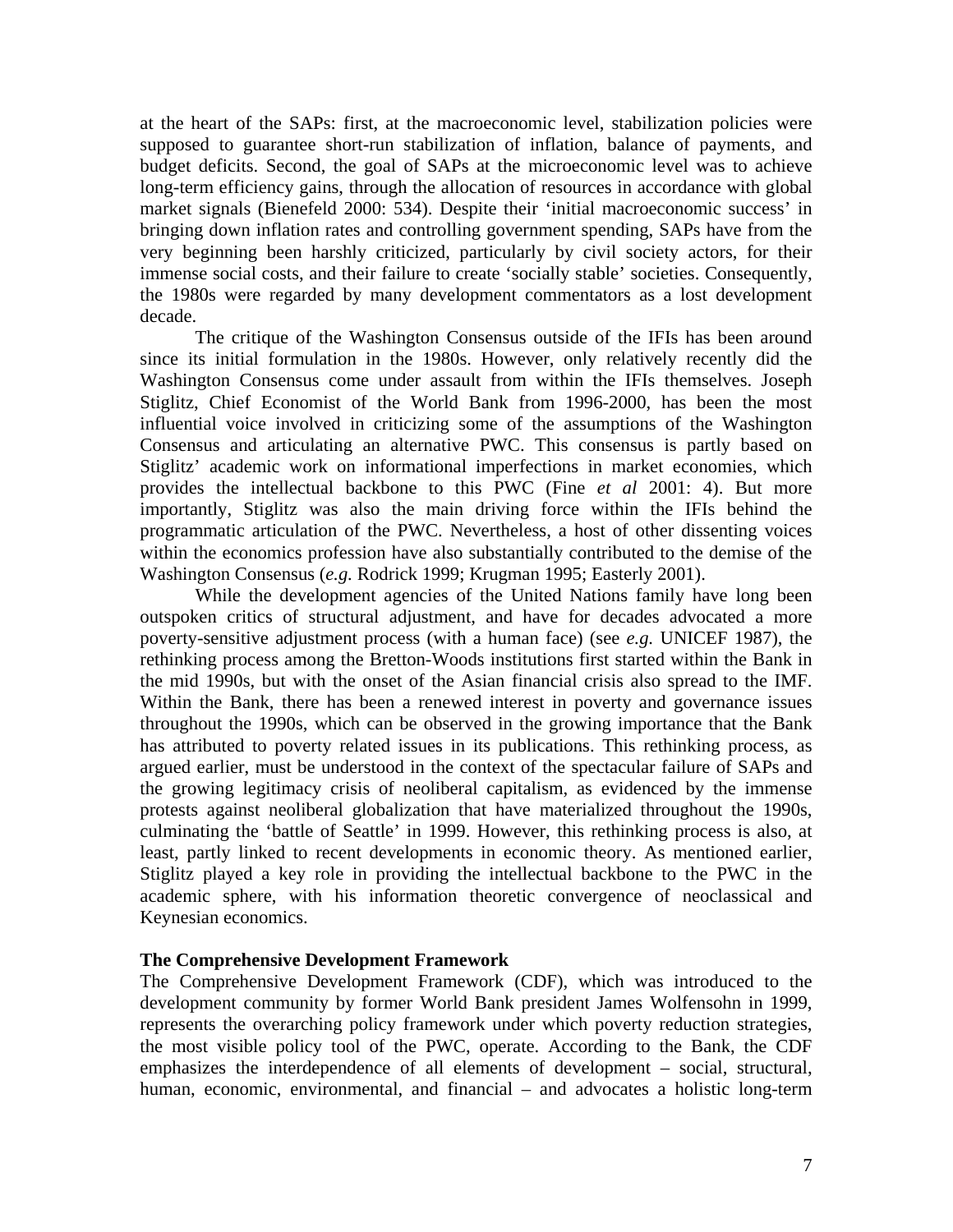strategy, focusing on poverty reduction, with the developing country government in the lead, both 'owning' and directing the development strategy (Klugman 2002a: 2), and the IFIs taking on the role of a partner in development. The reconceptualization of the relationship between the South and the North as one between partners is an important element of the inclusive-neoliberal development regime which can partly be explained as a response to the persistent and highly contested interventions of the IFIs into developing countries during the era of structural adjustment, leading to accusations of imperialism and neo-colonialism amongst Southern social movements and progressive governments (Abrahamson 2004: 1455). The notion of partnership helps to silence those criticisms by pretending to return power and responsibility to developing countries.

At the same time, the ideas of ownership and partnership address a deep-rooted problem that had been identified earlier by the IFIs: the unwillingness of many developing country governments to voluntarily implement structural adjustment policies and the subsequent failure of conditionality. While many Southern governments have paid lip service to structurally adjusting their economies, they nevertheless have at times not followed through with the implementation of many of the most highly contested policies and have not always met policy conditionalities. As the Bank elaborates in the 2000 World Development Report, "Recipients do not see the [policy] conditions as binding and most donors are reluctant to stop giving aid when conditions are not met" (World Bank 2000: 193). In a more powerful statement made to the news media in 1999, the Bank acknowledges that "conditionality has been unsuccessful: governments fail to deliver on promised reforms and actually hold back from reform in the hope of being able to 'sell' the reforms to donors for a higher price – or a second time" (quoted in Cammack 2004: 201).

In this context, the new partnership is seen by the Bank and the Fund (instrumentally) as a way to make development cooperation more effective and efficient and ownership is expected to contribute to a genuine commitment to implementing neoliberal adjustment policies. Therefore, what is unique about the PRS approach is the realization on behalf of the IFIs that a strong consensus around IFI policies in the developing world will make the implementation of adjustment policies less contentious and more probable. In this vein, the IMF argues that:

Ownership matters because it directly affects program implementation. […] When the program is owned by the country, decisions on such actions are likely to be made quickly and in support of the program, which makes it more likely that the program will succeed. Furthermore, ownership will make it easier to generate domestic political support for the program, since it is likely to be seen, at least in part, as an indigenous product, rather than a foreign imposition (IMF 2001: 14).

In a very similar fashion, Stiglitz notes that "policies that are imposed from the outside may be grudgingly accepted on a superficial basis, but rarely will be implemented as intended" (Stiglitz 1998b: 21). And he continues that "[t]here is likely to be greater acceptance of reforms – and a greater participation in the transformation process – if there is a sense of equity, of fairness, about the development process, a sense of ownership derived from participation, and if there has been an effort at consensus formation" (Stiglitz 1998b: 22). Further, ownership should help to make development aid more effective and efficient. According to the Bank, the "single most important theme running through the dialogue on development effectiveness is the need to put committed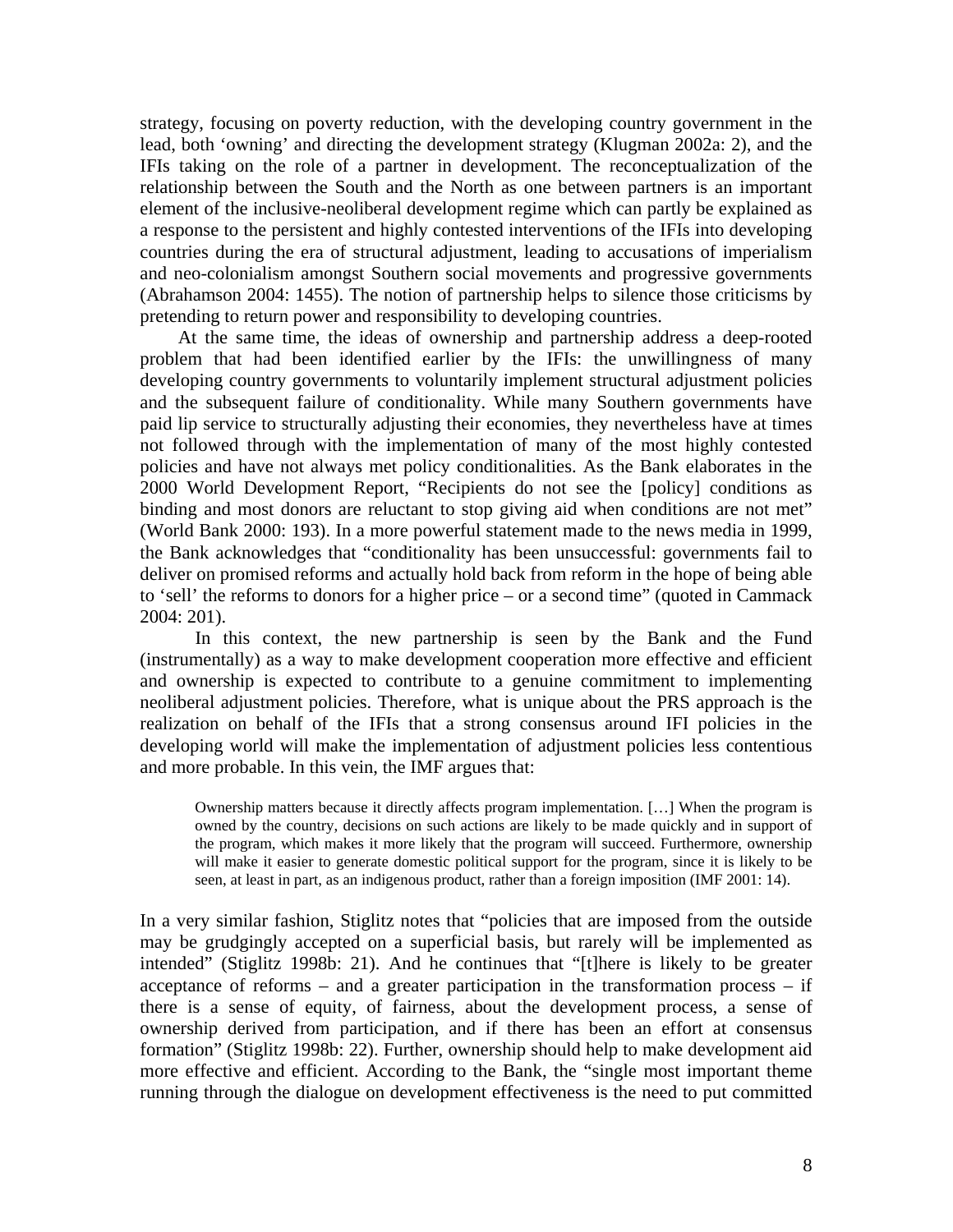developing countries governments and their people at the centre of their development process" (quoted in Abrahamsen 2004: 1455). The CDF can help to create mutual relationships of trust between the Bank and borrowing governments which, in turn, translate into growing commitments to reform processes on behalf of developing country governments.

The IFIs discussion of the relevance of ownership and partnership supports a neo-Gramscian reading, which emphasizes the hegemonic ambitions behind the introduction of the PRS approach, and points to the instrumental use of country ownership as a technology of inclusion, without however neglecting the counter-hegemonic potential of this new approach. This counter-hegemonic potential lies primarily in the inscription of developing countries as agents in the new Bank and IMF discourse. This discursive shift from portraying developing countries as aid partners rather than passive recipients acknowledges the active role of developing countries in shaping their own future and development agenda, rather than seeing them as objects of external benevolence and agency. While the conditionalities attached to PRSs clearly restrain and circumscribe this agency, the discursive reconstitution of developing states as subjects nevertheless carries the potential to open up new possibilities of participation in policy articulation at the global level, as it will be easier for developing countries to disagree over the direction of development strategies in future encounters with the Bank and the Fund.

#### **Inclusive Neoliberalism and Poverty Reduction Strategy Papers**

As part of the CDF, the Bank in 1999 introduced with the Poverty Reduction Strategy Paper the most visible policy tool of the inclusive-neoliberal development regime that has been in the making since the articulation of the PWC. The PRSP has been officially incorporated into all IFI development policies and programs and was endorsed in 1999 as the basis of all future IFI concessional lending, as well as debt relief granted under the enhanced Heavily Indebted Poor Country (HIPC) Initiative (Cling, Razafindrakoto and Robaud 2003: 1). Each national PRSP sets out a developing country's macroeconomic, structural and social policies and programs over a period of three years. According to the Bank, the policy content of the document is supposed to be formulated by the developing country itself, and to reflect the country's individual circumstances and characteristics, and its idiosyncratic needs. The principles underpinning the PRS approach suggest that development strategies should be (Klugman 2002a: 3):

- Country-driven and –owned, predicated on broad-based participatory processes for formulation, implementation, and outcome based progress monitoring;
- Results-oriented, focusing on outcomes that would benefit the poor;
- Comprehensive in scope, recognizing the multidimensional nature of the causes of poverty and measures to attack it;
- Partnership-oriented, providing a basis for the active and coordinated participation of development partners;
- Based on a medium- and long-term perspective for poverty reduction, recognizing that sustained poverty reduction cannot be achieved overnight.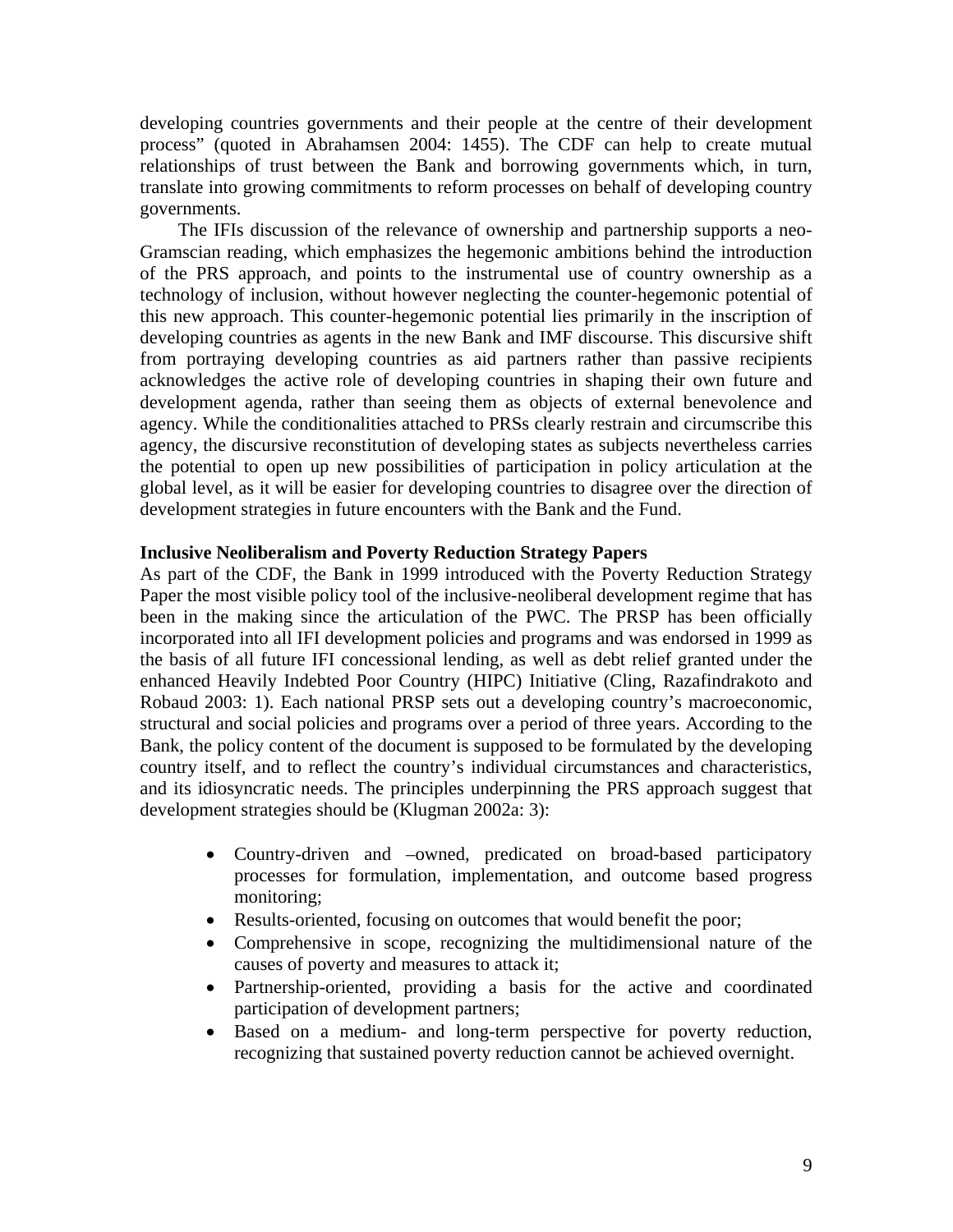Even though the policy content and priorities of each PRSP should reflect the developing country's particular circumstances, values, and priorities, the IFIs have provided a very detailed outline of the issues to be addressed in all PRSPs, and have identified specific policy criteria for the ultimate approval of any and all PRSPs in the two volumes of the World Bank *Sourcebook for Poverty Reduction Strategies* (Klugman 2002a and 2002b). The IFIs have identified four priority areas, which they consider to be imperative in bringing economic growth to the developing world and, which they have turned into conditions that have to be met before concessional lending for a PRSP can be approved. These include sound macroeconomic policies and structural reform policies, such as trade liberalization and banking sector reform; appropriate sectoral policies and programs; improved governance; and realistic costing and appropriate funding for poverty alleviation programs (Klugman 2002a: 16). This constitutes the framework for all discussions around the PRSP, which is elaborated in more detail in the *Sourcebook*. However, at the same time, the Bank asserts that the *Sourcebook* is not supposed to prescribe policies but rather aims to describe 'empirical facts' and 'best practices', and to provide 'technical knowledge' and analytical tools to developing countries (Klugman 2002a: 2). Yet the *Sourcebook* also makes it unambiguously clear that the IFI ultimately have the final say in either embracing or disapproving national poverty reduction strategies: "[w]hile the shift to country ownership will allow more leeway in terms of policy design and choice, acceptance by the Bank and the IMF boards will depend on the current international understanding of what is effective in lowering poverty" (Klugman 2002a: 4).

In both volumes of the *Sourcebook*, the IFIs concretize their understanding of what constitutes the current international understanding of 'sound macroeconomic policy', the non-negotiable precondition for IFI funding and debt relief under the Heavily Indebted Poor Country II initiative. They assert that there is a strong international consensus on what is good structural and macroeconomic development policy, and that this policy package should be universalistically applied to all developing countries. The following section will through a discussion of important policy components of the PRS approach highlight some of the progressive elements, which nevertheless remain circumscribed by a deep commitment to the neoliberal credo of commodification and liberalization. This discussion will also provide a powerful illustration of how the inclusive-neoliberal development regime is full of contradictions and conflicts.

#### *Economic Growth, Macroeconomic Stability, and Redistribution*

The *PRSP Sourcebook* opens with a discussion of why economic growth matters for poverty reduction: "Economic growth is the single most important factor determining poverty. Numerous statistical studies have found a strong association between national per capita income and national poverty indicators" (Klugman 2002b: 4). There is continuity in the way in which economic growth is perceived as the *conditio sine qua non* without which a sustainable reduction of poverty will be impossible. And indeed, the case for economic growth is straight-forward and there is no doubt that economic growth will have to play an important role in reducing poverty in most developing countries. However, the key point of the debate around IFI development policies in the past has not been whether growth is good for poverty reduction, but rather whether macroeconomic policies prescribed by the IFIs to developing countries have contributed to economic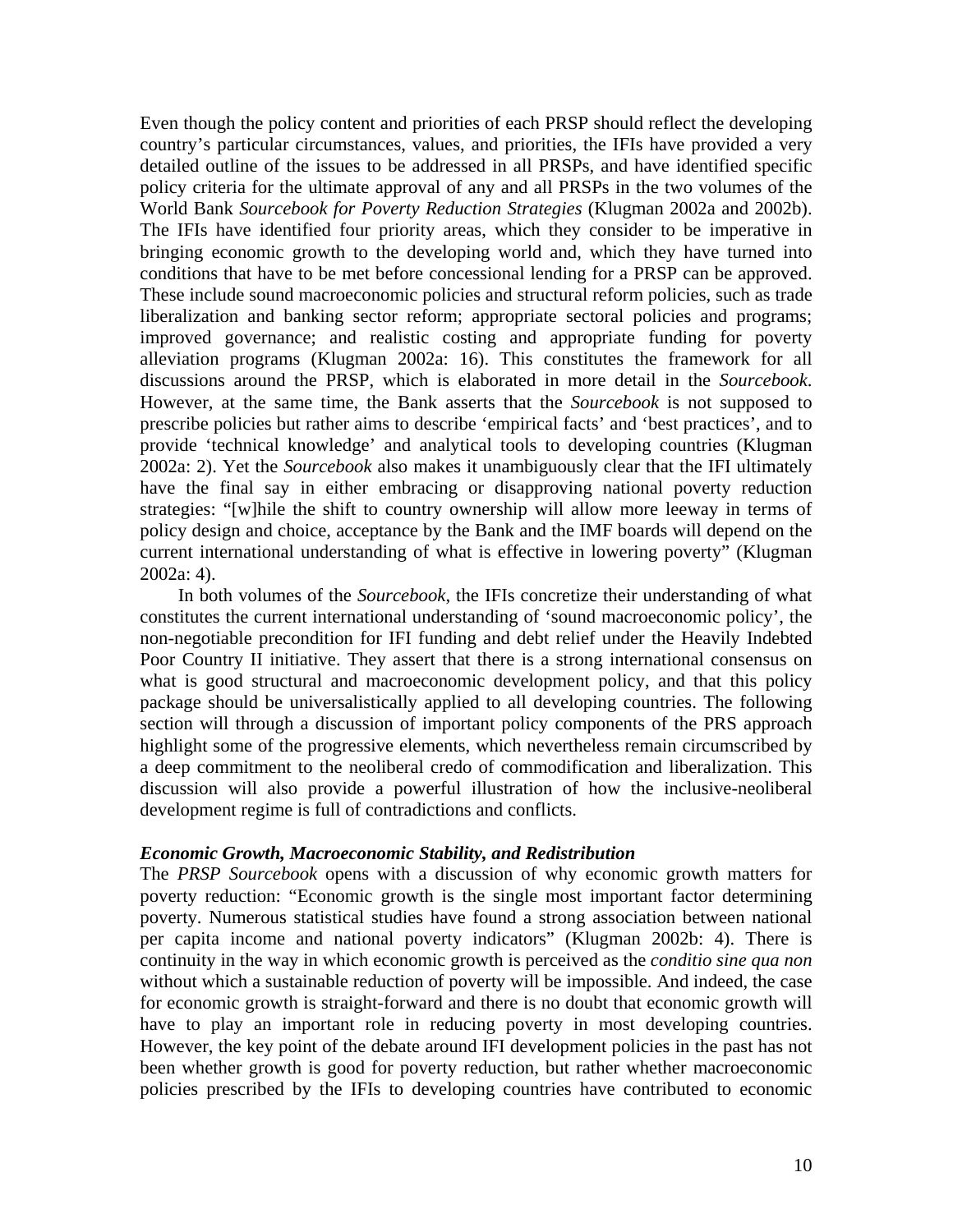growth, or contrarily to the contraction of developing country economies. As is widely documented, structural adjustment policies have produced rather meager economic growth rates in most developing countries through out most of the 1980s and 1990s (Wesibrot *et al* 2001).

Moreover, it is important to ask the question of who mainly benefits from economic growth. The Bank acknowledges in the *Sourcebook* that distributional patterns and the sectoral composition of growth are key factors in determining the impact of growth on poverty. As the Bank notes: "A number of empirical studies have found that the responsiveness of income poverty to growth increases significantly as inequality is lowered" (Klugman 2002b: 6). As is both well-documented empirically and commonsensical, growth associated with progressive distributional changes will have a more positive effect on poverty levels than growth which leaves the distribution of wealth unchanged.

Consequently, the Bank maintains that "policies that improve the distribution of income and assets within a society, such as land tenure reform, pro-poor public expenditure, and measures to increase the access of the poor to financial markets, are thus essential to a country's poverty reduction strategy" as growth alone is insufficient for poverty reduction (Klugman 2002b: 4). This language must come as a surprise to many critics of the Bank, as it touches the politically sensitive topic of wealth redistribution, and acknowledges the need for progressive income *and asset* redistribution. However, as will become clear through the discussion of taxation and fiscal policy, most concrete policy advice actually directly conflicts with this rather progressive stance.

In the subsequent section, the *Sourcebook* discusses the relationship between economic growth and macroeconomic stability, one of the areas where IFI policies have been under heavy criticism for a prolonged period of time. The *Sourcebook* unsurprisingly make a straight-forward case for the importance of macroeconomic stability in achieving poverty reduction. According to the IFIs, macroeconomic stability is essential for economic growth, without which it will be impossible to reduce poverty in a sustainable manner. It is recognized that there might be temporary trade-offs between macroeconomic stability measures and poverty reduction. However, these should be addressed through appropriate compensatory measures, rather than by giving up the goal of macroeconomic stability and sacrificing long-term growth to a short-term policy view. Stability has to be privileged as poverty reduction will only be sustainable if achieved through a growth in output which requires economic stability and confidence among investors and entrepreneurs (Klugman 2002b: 5).

 Macroeconomic stability is defined by the IFIs in terms of current-account and fiscal balances with low and declining debt levels, inflation in the low single digits and rising per capita GDP, whereas instability is understood to encompass large current account deficits financed by short-term borrowing, high and rising levels of public debt, double-digit inflation rates, and stagnant or declining GDP (Klugman 2002b: 5-8). Inflation-targeting, non-inflationary budgets and independent central banks are the seen as the predominant means through which to achieve macroeconomic stability.

 The key aspects of the IFI discussion on stable macroeconomic policy are the relationship between inflation and growth performance, on the one hand, and inflation and distribution of wealth, on the other. In this context, it is pertinent to point out that there is, contrary to the IFIs grandiose claim, a lack of consensus on the relationship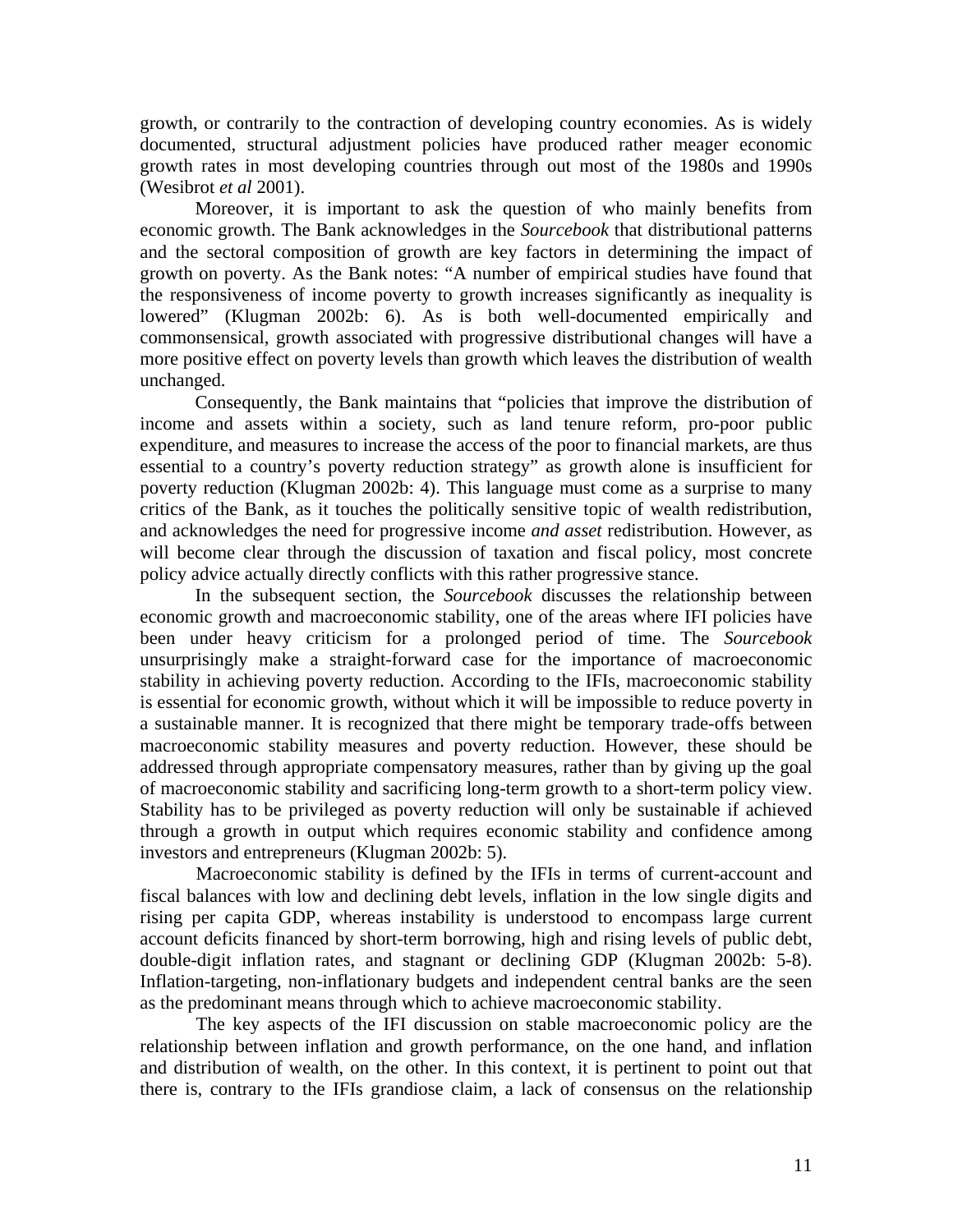between inflation and growth in academic circles. According to the IFIs, conventional economic wisdom (*i.e.* the 'technical knowledge' that the IFIs refer to) suggests that low levels of inflation are conducive to growth and that disinflation largely insulates the poor from the regressive changes in income distribution associated with inflation (Klugman 2002a: 4-5). In a sense, not much is new in the IFIs emphasis on 'sound macroeconomic policies' as the precondition to economic growth and development.

This view is however highly contested in academia. In his seminal lecture on the PWC, Stiglitz points to empirical evidence (Barro 1997 and Fisher 1993) that corroborates his view that mild inflation rates up to 40 per cent have little demonstrable impact on growth performance (Stiglitz 1998a: 8). Accordingly, Stiglitz ardently criticizes the IMFs obsession with low inflation rates, which dramatically curtails the ability of developing country governments to spend freely on poverty-related issues. Moreover, Stiglitz is not alone in his criticism of inflation-targeting and tight monetary policy. As UNCTAD has recently commented, inflation does not seem to be a major concern in most developing countries at this point; yet, disinflation remains to be prioritized by the IFIs on the ground (UNCTAD 2002: 24).

This unwavering commitment to tight monetary policy is problematic as it might translate into lower output growth and higher levels of unemployment, and therefore undermine the IFIs laudable attempt to reduce poverty through economic growth (UNCTAD 2002: 24). What is more, the poor themselves appear to be less concerned with the impact of high levels of inflation on the distribution of wealth than with the negative impacts of disinflation on employment and economic growth. As UNCTAD notes, ironically drawing on the Bank's famous study *Voices of The Poor*:

It is significant that the African poor, when they express themselves on matters related to macroeconomic policies, do not consider inflation as a major issue affecting their welfare. The stability that they aspire is stability in employment and constant and regular sources of income. The rural poor in Ethiopia and Nigeria stress that contractionary macroeconomic policies resulting in lower employment and declining wage bills in the public sector affect their own livelihoods adversely by the ripple effects of declining effective demand (UNDP 2002: 24).

However, possibly even more disconcerting (than the arguably negative impact of low levels of inflation on growth and output) is the fact that inflation-targeting substantially reduces developing country governments policy options in times of economic recession. Important counter-cyclical government policy instruments, such as deficit spending and the provision of inexpensive credit, which are taken for granted in the West, have become unavailable to most developing countries during the era of structural adjustment and the application of monetarist policies. The fact that the IFIs seemingly continue to universally promote the same set of tight monetary policies, described as 'best practice' in the *Sourcebook*, raises concerns as unorthodox and idiosyncratic macroeconomic policies might be better suited to address developing countries' often unique macroeconomic problems, particularly during short-term balance of payments crises (McKinley 2004). Unfortunately, almost all developing countries have adhered to the IFIs monetary advice and have set aggressive inflation targets in their PRSPs, mostly hovering around three per cent (Gottschalk 2005: 429). This clearly limits any hope of subsidizing the consumption of the poor as government spending is aggressively reined in and under observation by independent central banks.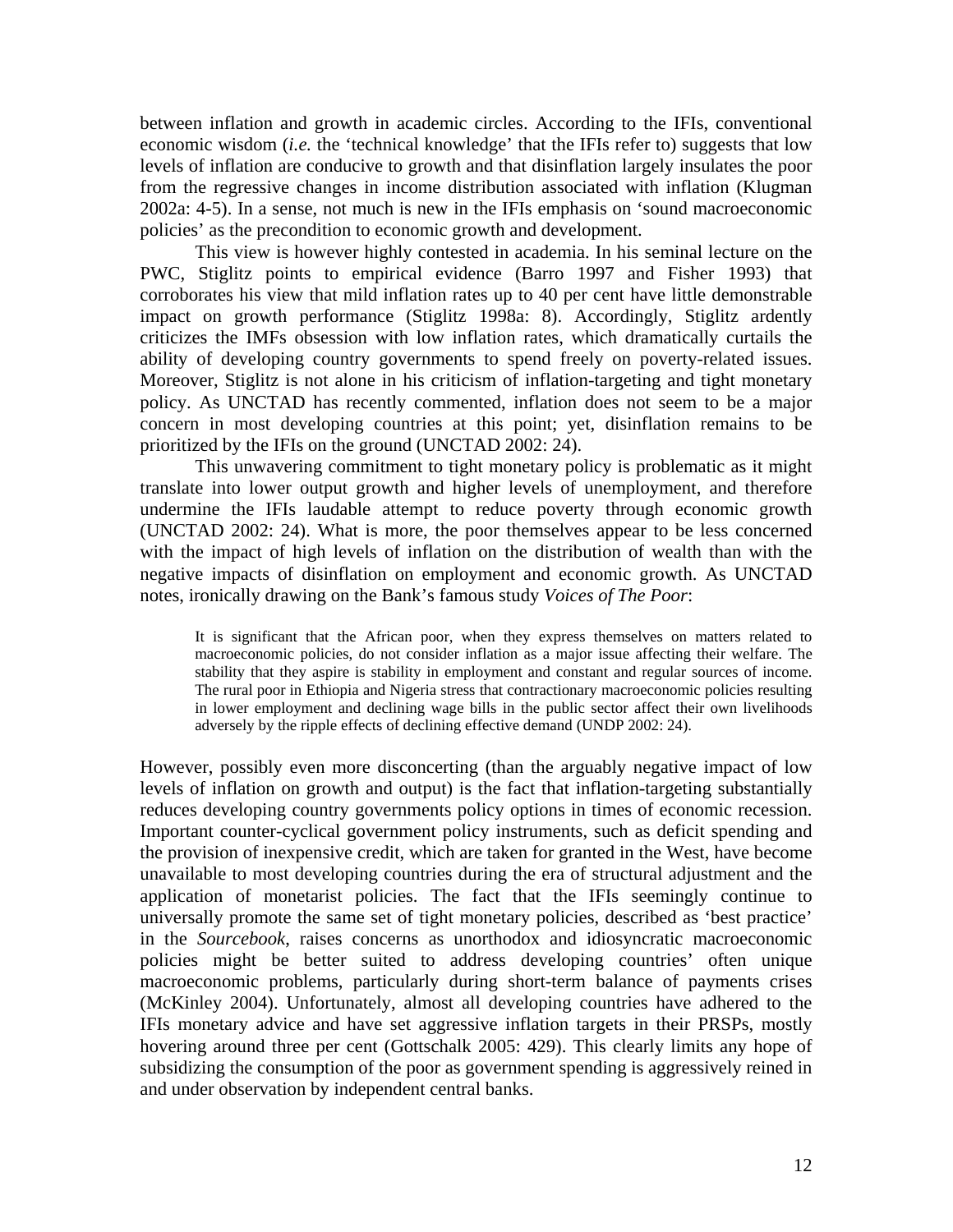#### *Fiscal Policy and Taxation*

The *Sourcebook* acknowledges that fiscal policy can have a direct impact on the poor and developing country budgets are ascribed an important role in poverty reduction strategies. Budgets are of paramount importance as resources made available through the numerous poverty reduction and official debt cancellation programs, such as the HIPC II initiative and the more recent Multilateral Debt Relief Initiative (MDRI), are expected to be channeled through budgets into poverty-sensitive areas, such as health care, education, and infrastructure, particularly in rural areas. More importantly, additional external resources freed up through debt relief are supposed to be added to expenditures already earmarked for social sectors, guaranteeing the delivery of essential public services, while non-discretionary and discretionary non-priority spending is to be examined, in order to insulate the economy from inflationary pressures (Klugman 2002b: 12). Thus, the IFIs expect developing country budgets to be generally non-inflationary yet poverty-sensitive. This focus on poverty-sensitive budgets is definitely to be welcomed. This can be observed in many developing country budgets where social expenditure has increased notably since the introduction of the PRSP approach (Driscoll and Evans 2005), particularly in areas such as health care and education, areas which have been persistently neglected during the reign of the Washington Consensus. However, the misplaced concern with inflation clearly limits the extent to which governments can add resources to their budgets in poverty-sensitive areas.

 Another important long-term goal for most developing countries should be "to raise domestic revenue levels with a view to providing additional revenue in support of their poverty reduction strategies" (Klugman 2002b: 13). As external resources will eventually dry up after the HIPC II and the MDRI debt relief initiatives have been fully implemented, it is important for developing countries to attain growth in public revenues to be able to increase social spending. Moreover, developing countries have historically had rather low levels of government expenditure compared to industrialized countries. While government expenditure in the OECD countries has risen from 20 per cent of GDP in the 1960s to almost 50 per cent of GDP in 1995, in developing countries average government expenditure has barely passed 30 per cent of GDP in 1985 and since then slowly declined to roughly 28 per cent in 1990 (World Bank 1997: 2). In this regard, it is of utmost importance for developing countries to find ways to raise the necessary resources in the gargantuan fight against poverty. To increase levels of taxation, which have historically been rather low in developing countries, would be one possible solution.

According to the World Bank, tax policy should aim at moving toward a system of easily administered taxes with broad bases and moderate marginal rates. The general recommendation is to avoid raising taxes on corporate and personal income, given their alleged adverse effects on investment and capital flows, and instead to introduce a broad based consumption tax. According to the *Sourcebook*, the 'best tax systems' generally include "a broad-based consumption tax, such as a VAT, preferably with a single rate, minimal exemptions, and a threshold to exclude smaller corporations from taxation", while "the personal income tax should be characterized by only a few brackets and a moderate marginal tax rate" (Klugman 2002b: 13). The same counts for the corporate income tax, which "should be levied at one moderate rate" (Klugman 2002b: 13). Finally, "taxes on trade should play a minimal role. Import tariffs should have a low average rate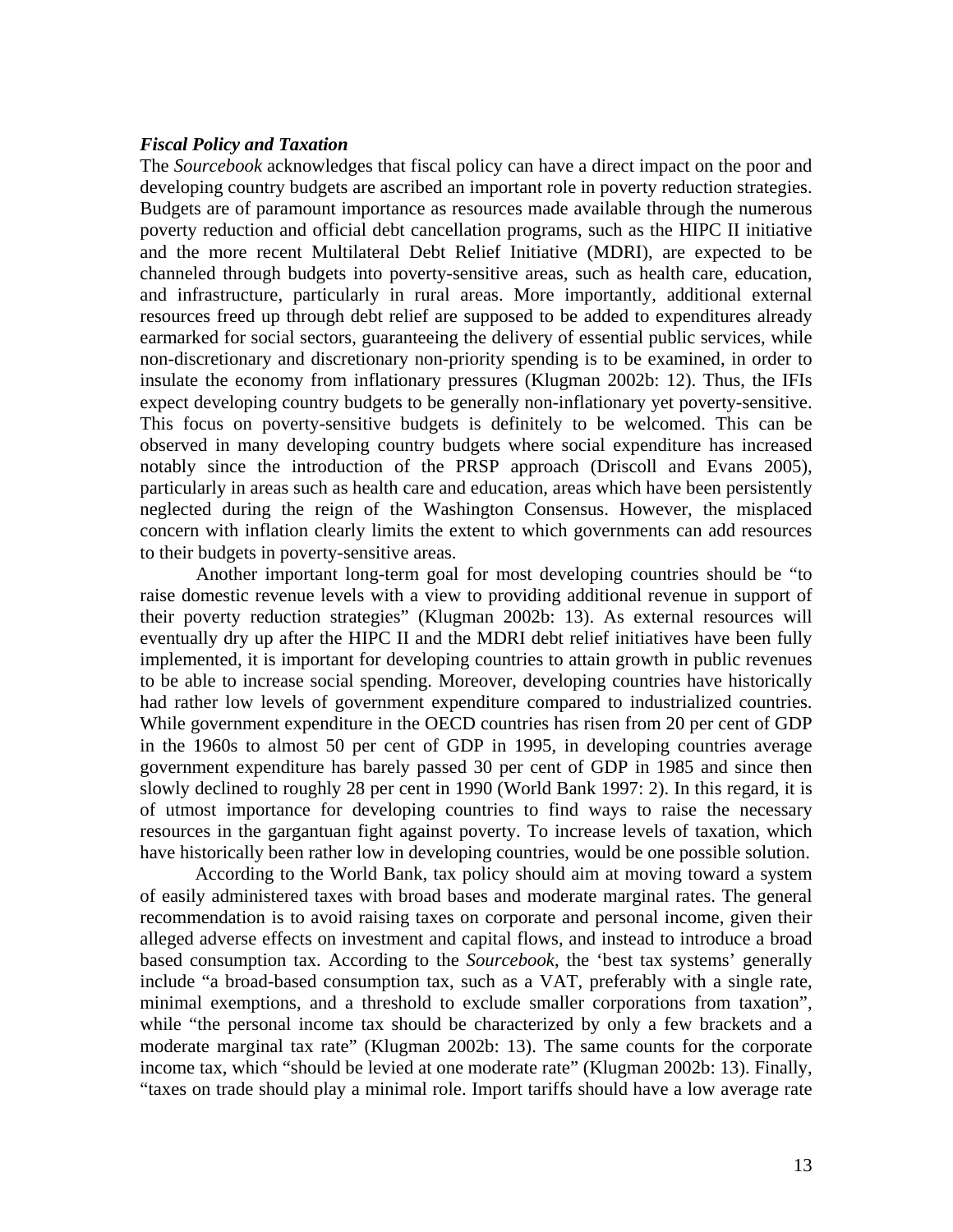and a limited dispersion of rates to reduce arbitrary and excessive rates of protection" (Klugman 2002b: 13).

As UNCTAD notes, the tax regime described by the Bank as the 'best tax regime available' is actually a highly regressive tax regime, in which poverty is undoubtedly being augmented through the negative effects of consumption taxes on the poor (UNCTAD 2002: 27). Even the Bank has recently acknowledged that indirect taxes tend to increase poverty as they are generally regressive (World Bank 2001: 70). However, this does not lead the Bank to question regressive taxes in favor of higher direct income and business taxes, which could play an important role in the redistribution of income and assets. Rather the Bank suggests that the negative effects of regressive taxes should be temporarily offset through the expenditure system. Again, there seems to be a contradiction between the goal of poverty reduction and the actual policy advice that is given to developing countries in the area of taxation. The recommendations emerging in the area of taxation under the inclusive-neoliberal development regime rather than contributing to poverty reduction have the potential to substantially worsen the situation of the most disfavored and oppressed in society, depending on what kind of compensation policies will go hand in hand with the introduction of regressive taxes.

#### *Liberalization of Finance and Trade*

The *Sourcebook* is also very clear when it comes to the issues of trade and financial liberalization. In the *Sourcebook*, financial and trade liberalization, policies that have been at the heart of the Washington Consensus, are considered pro-poor policies. The elimination of financial repression (*i.e.* directed and subsidized credit through artificially low interest rates) and the move toward market-determined interest rates and credit allocation are expected to generally improve resource allocation. More than that, financial liberalization will also provide poor people "access to safer assets, […] incentives to save, and access to credit markets" (Klugman 2002a: 22). However, this 'technical knowledge' is highly contested as many IFI critics believe that financial liberalization has, in fact, contributed to the exclusion of the poor (and particularly poor rural farmers) from credit as interest rates have generally shot up drastically in the aftermath of liberalization, with credit becoming unaffordable to the poor (UNCTAD 1998).

Moreover, as poor people tend not to own property that could serve as collateral, they are usually denied access to credit by financial institutions operating under the profit motive. Micro-credit schemes might have mitigated the overall negative effects of financial liberalization on the poor, and indeed many PRSPs discuss these schemes as a way to alleviate rural poverty (Gottschalk 2005: 424). But it is important to keep in mind that interest rates in micro credit schemes are often horrendously high, reaching up to 30 per cent, and that peer-pressure makes it essentially impossible to default on loans. Additionally, high interest rates have due to the liberalization of credit placed heavy burdens on governments as the servicing of domestic debt becomes more expensive and resources are being diverted from the productive towards the financial sector. Finally, high interest rates have arguably had a negative effect on private investments in most developing countries, where private investments have stagnated as it is more profitable to simply park money in a high interest yielding bank account than to invest in productive activities (UNCTAD 2002: 29). Again, there is no consensus that financial liberalization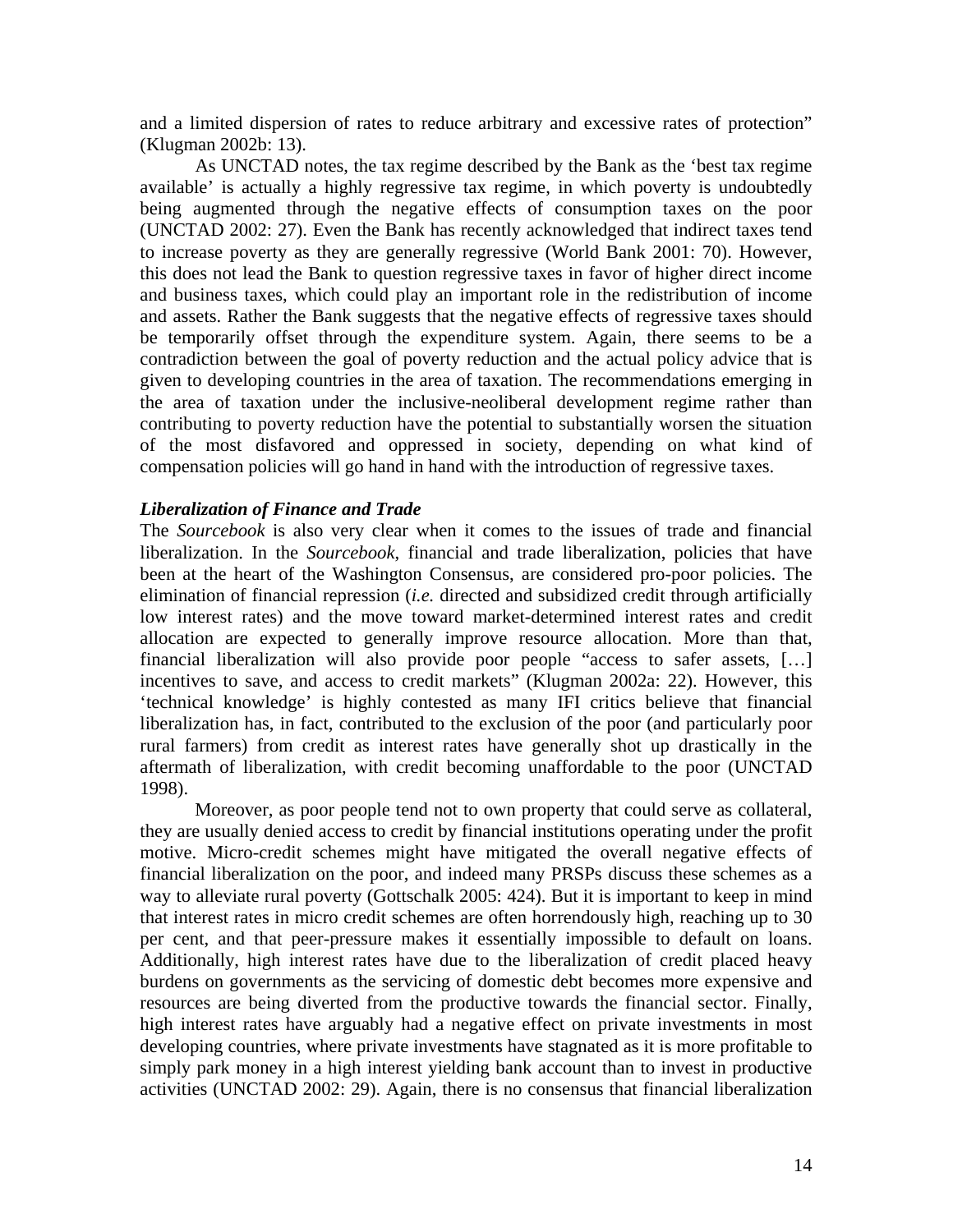should be considered pro-poor policy as there are many convincing arguments that it has, in fact, had an overall negative impact on the poor.

The topic of trade liberalization is discussed at length in a separate chapter in the *Sourcebook*. Overall, the Bank sticks to its well-known, conventional view that trade liberalization benefits the poor as it is essential for economic growth, but also because it improves income distribution. The Bank asserts that "trade liberalization can therefore be expected to help the poor overall, given the positive association between openness and growth" (Klugman 2002b: 30). At the same time, the Bank acknowledges the potential negative short-term effects of trade liberalization on the poor. According to the Bank, "[o]verall, individual country studies suggest that adjustment costs are low relative to the gains from liberalization; however, the extremely poor may be incapable of sustaining themselves even for short periods under adverse adjustment costs" (Klugman 2002b: 33). This leads to the conclusion that "complementary policies – particularly the provision of an effective social safety net – are therefore necessary to minimize adjustment costs and to help make trade reform work for the poor" (*ibid*). Additionally, sequencing of trade liberalization is seen as an alternative to speedy, across-the-board liberalization as it will allow market participants to slowly adapt to the new environment. Finally, the Bank reassures us that "[i]n general, attaining and sustaining a high rate of economic growth is a key factor in improving outcomes for the poor over time" (*ibid*). And trade liberalization is expected to bring about economic growth, more employment, and higher wages in developing country economies, ultimately contributing to the overall goal of poverty reduction.

 However, as UNCTAD points out, recent studies on trade liberalization have come up with fundamentally opposed conclusions. Again, the Bank's view is not uncontested in academia and amongst other multilateral institutions. According to these alternative studies, trade liberalization has not only contributed to higher levels of unemployment in developing countries (Buffie 2002: 190), but also led to growing wage inequality, generally disfavoring unskilled workers (UNCTAD 2002: 35). Poor and unskilled workers have often seen their wages fall during the liberalization process, with declines exceeding 20 per cent in many cases (UNCTAD 1997). This view contrasts sharply with the Bank's expectation that liberalization will actually bring up the wages of the unskilled and poor (Klugman 2002b: 31). At the same time, trade liberalization can have extremely unfavorable overall effects on developing country economies as increased foreign competition oftentimes leads to the closure of domestic industries, with an even greater effect on unemployment, pay, and poverty (UNCTAD 2002: 37). In fact, many critics of the Bank argue that the most open developing countries have performed worse than more protected economies over the last 20 years when it comes to economic growth. As Ray Kiely points out, "the evidence suggests that trade liberalization does not have the outcomes that the Bank expects, and that poverty has actually increased among LDCs with the most open trade regimes" (Kiely 2004: 10).

 While most of these alternative studies do not deny the importance of trade and world market participation, they however acknowledge that integration only makes sense if domestic companies are in a position to successfully compete against foreign competitors. Otherwise, liberalization will simply result in de-industrialization and the disappearance of indigenous industries, with all the negative side effects associated with de-industrialization. In fact, World Bank advice in the *Sourcebook* makes it seem difficult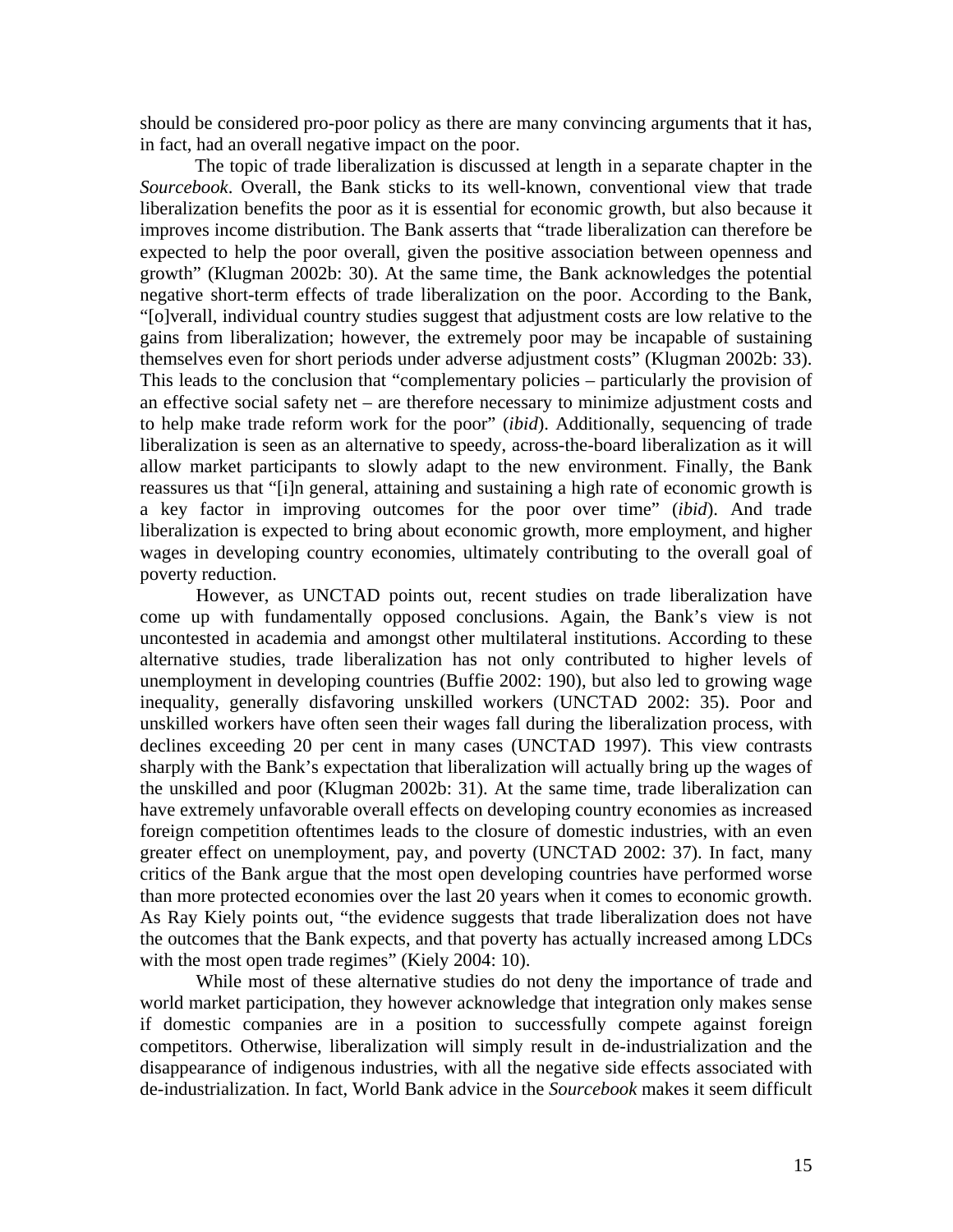for developing countries to pursue limited, time-bound protection for infant industries so as to provide an opportunity of actively promoting the development of an industrial sector. This is however the development path that almost all developed countries, including the East Asian Tiger states, have chosen in the past (Chang 2002; Wade 1990).

Again, most PRSP countries seem to stick rather closely with the IFIs advice on trade liberalization, and a number of developing countries that form part of the PRSP initiative have started to further reduce their already low levels of protection of the economy (UNCTAD 2002). While short-term compensation might help to alleviate the most apparent negative impacts of trade liberalization, and should therefore be welcomed, it does nothing to arrest the growing inequality in income distribution which clearly undermines the central goal of poverty reduction.

## *Privatization of Public Utilities*

Finally, the IFIs continue to openly and avidly support the privatization of public utilities in developing countries, in many cases effectively linking debt relief to the privatization of public utilities. It is argued that that privatization will contribute to economic growth, and lead to a general improvement in service delivery through extended coverage and better access. As the Bank argues, "[t]he overarching rationale for privatization is its potential to create more efficient firms and stimulate economic growth, generating the conditions for poverty reduction" (Klugman 2002b: 286). While the Bank might be less enthusiastic than in the past and more sensitive to the necessary pre-conditions of successful privatization, such as competition and effective regulation, the goal of privatizing public utilities nevertheless remains in place. This less enthusiastic treatment of privatization is also linked to the fact that privatization has recently stalled in practice, particularly in Africa, as a result of opposition from developing country governments, local social movements, and lack of interest from international investors. However, the privatization of public utilities clearly remains a top priority on the IFIs agenda as utility privatization was in many developing countries turned into a pre-condition for debt relief under the HIPC II initiative.

Again, development economists and social movement activists have widely questioned the IFIs' notion that privatization represents a pro-poor policy choice, and that utility privatization will unambiguously help in the attempt to reduce poverty and contribute to promoting economic growth and development in the periphery. Rather, study after study demonstrates the negative impacts of the privatization of essential services and public utilities on the poor and marginalized in society (*e.g.* SAPRIN 2003, Bayliss 2003). Moreover, many recent reviews of the privatization of public utilities have completely questioned the rationale for privatization. As Bayliss' review of water privatization in sub-Saharan Africa suggests, private ownership is not a miracle cure for poor enterprise performance. Rather, privatization has worked well where utilities have already been performing well prior to privatization; however, privatization has not contributed to performance improvement where this was not the case (Bayliss 2003: 526). At the same time, the need for investors to make profits has tended to put upward pressure on prices. These price increases often happened prior to privatization as part of a reform process in which public utilities are made more attractive to international investors.

There are many good reasons as to why privatization is highly contested within the development community, and the IFIs themselves have recently begun to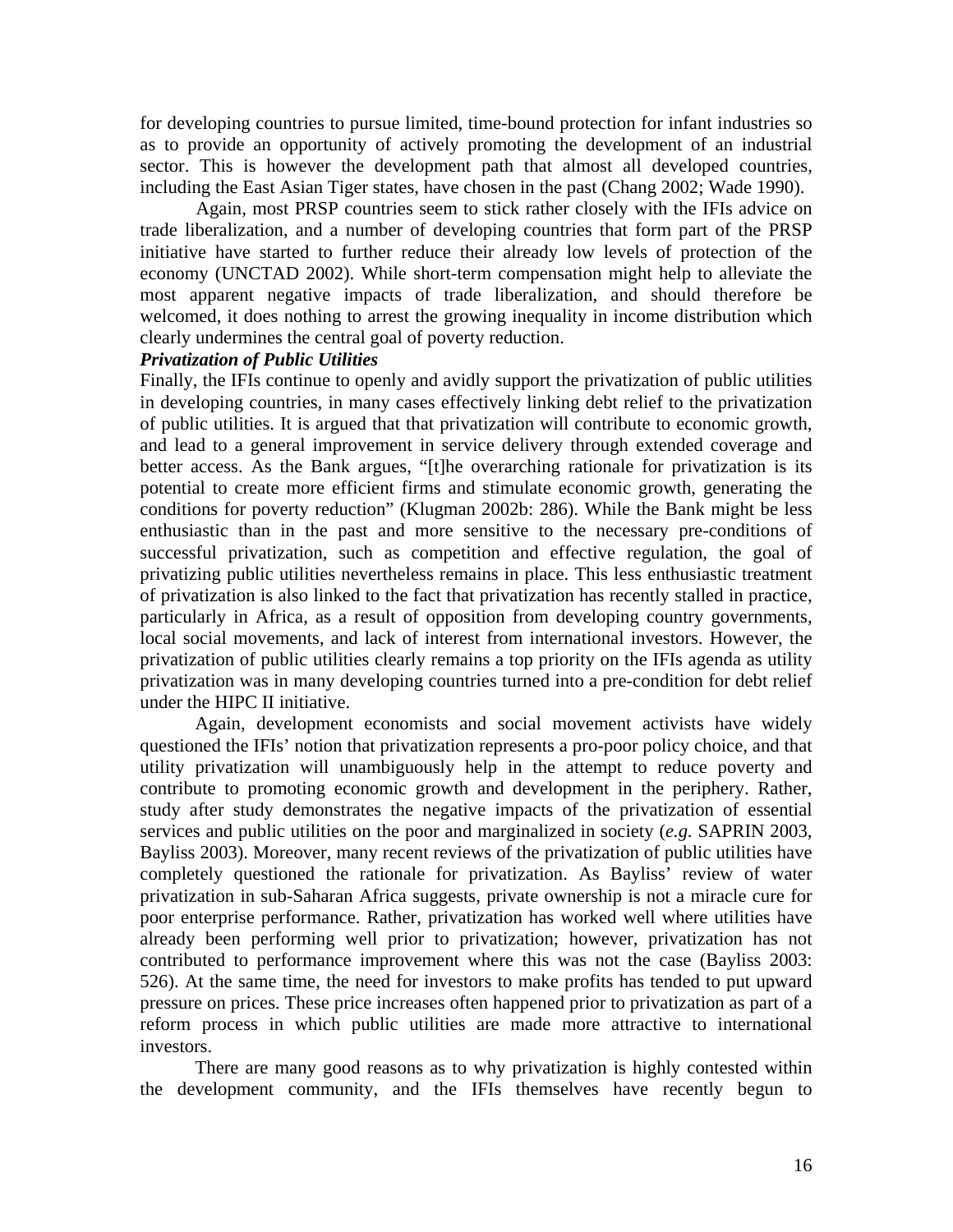acknowledge some of the negative side-effects of privatization, in particular escalating prices, and the need to offset these through different forms of subsidization. Unsurprisingly, prices for essential service have in most cases not come down in the aftermath of privatization as predicted by the Bank, which expected efficiency gains to translate into lower prices (Klugman 2002b: 286). The need to recover cost and generate profits has in many cases driven prices up to levels unaffordable to the extremely poor (Bayliss 2003: 516). Consequently, developing country governments are expected to subsidize the extremely poor through taxpayer revenue or revenue from other service users in order to guarantee universal access to privatized services in sensitive areas such as health care provision, education, water provision, or in other areas where service provision is critical to the health of poor people (Klugman 2002b: 286).

Again, the Bank does not break with the neoliberal logic of commodification but rather acknowledges the need to subsidize those that cannot become 'normal' customers and effectively participate in market transactions. Through subsidizing poor market participants, the IFIs attempt to make markets fully functional, sustainable, and hegemonic until they do not require further subsidization. While all the elements of inclusion through compensation and subsidization discussed in the *Sourcebook* must be seen as a minor victory in the fight for poverty reduction, the neoliberal logic of commodification and the market colonization of all aspects of social life are not fundamentally challenged in the inclusive-neoliberal development model that is promoted under the tutelage of PWC.

#### **Participation as a Technology of Inclusion**

The idea of civil society participation is a new element in the discourse of the IFIs that has been operationalized with the introduction of the PRSP approach. As noted earlier, one of the declared aims of the PRSP process is to broaden the participation of civil society, and especially of the poor themselves, in the design of the poverty reduction strategies. The inclusion of civil society actors and the poor themselves represents an attempt to discipline and integrate some of the most fierce critics of the neoliberal policy paradigm into the policy-making process, a process in which the parameters of the final product (inclusive neoliberalism) have however already been established.

Indeed, the term participation itself is highly ambiguous and carries different meanings for different actors. According to the *Sourcebook*, the mechanisms of participation can be participatory research (*i.e.* perceptions of the poor), information dissemination, consultation – informal and structured – and the formation of committees and working groups on issues dealt with in the PRSP (Klugman 2002b: 238). Moreover, the World Bank also emphasizes the need to reach a wide range of stakeholders and to engage local level stakeholders in the participation process in order to build a countrywide consensus around poverty reduction efforts (Klugman 2002b: 245). In doing so, developing country governments should attempt to build partnerships between policymakers, service providers, and local constituents (Klugman 2002b: 246). This understanding differs widely from the understanding of civil society groups, for which participation involves the actual transfer of power to the poor, and their ability to participate in the decision-making processes in order to shape and implement policies that are in their own interests.

Unlike with the policy component of the PRSP, which is evaluated by the IFIs and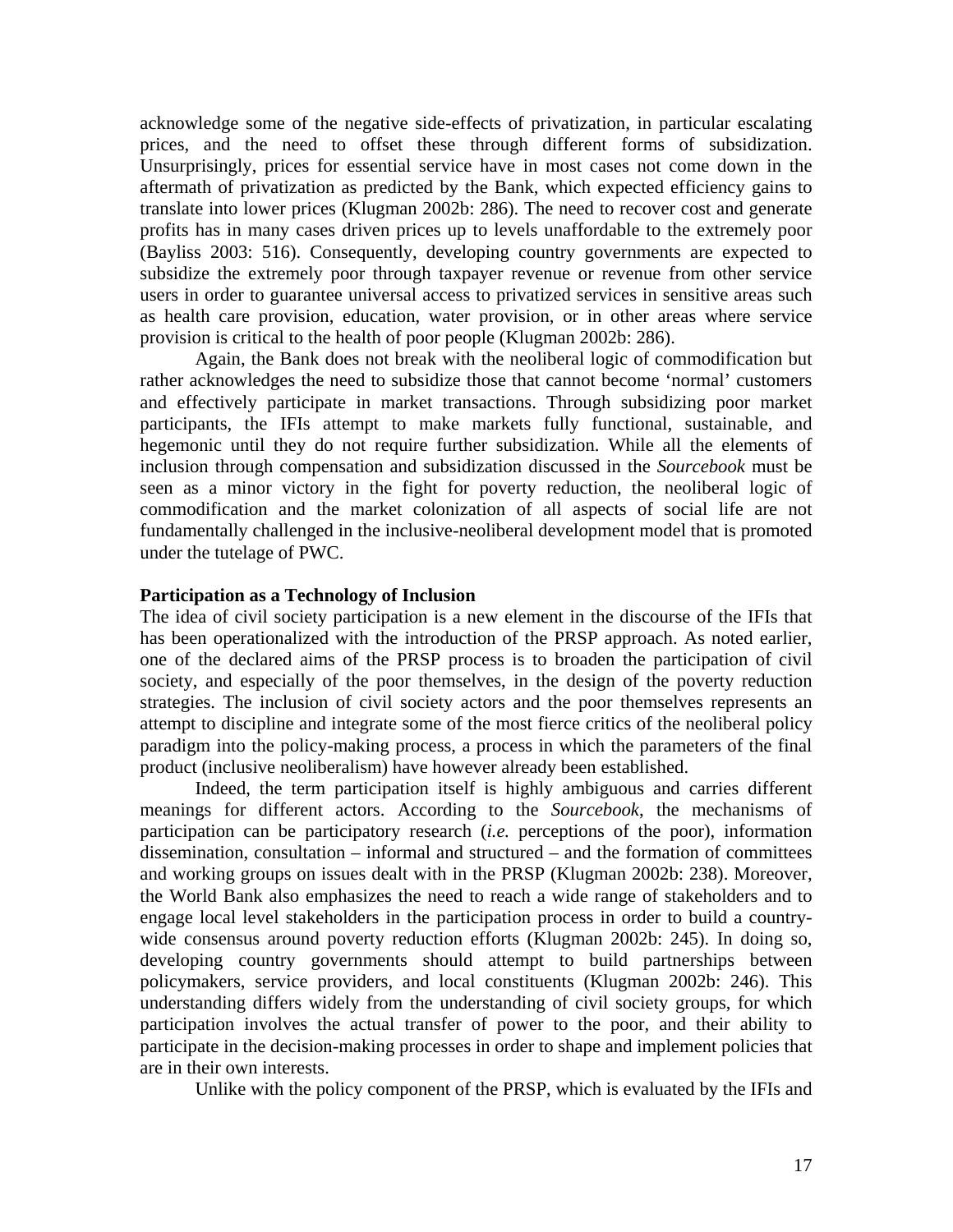either endorsed or declined, there is no in-depth analysis of the participation process and the extent to which CSOs participated in the formulation of national PRSPs. The World Bank stresses that the participatory process itself will vary greatly from country to country as each country is blessed with peculiar government structures, a unique set of social institutions, and an idiosyncratic history of civil society participation (Klugman 2002a: 5). According to the IFIs, this means that it is essentially impossible to develop a blueprint for participation, which could serve as a guide to the implementation of participation or for the evaluation of participation. As the World Bank argues, "there is no blueprint for participation, especially at the macro-economic level. On the contrary, there are a number of choices given a country's particular context, its starting points, what is considered feasible in that country and what outcomes it hopes to achieve" (Klugman 2002b: 238). But this also means that the quality of participation will not be evaluated by the IFIs according to any fixed criteria, a fact that has been problematized by many non-governmental organizations; as long as disregarding civil society voices has no direct impact on IFI funding, governments will not feel a strong incentive to incorporate the views of civil society actors into national PRSPs.

As the participation of civil society is not being evaluated by the IFIs, critical voices have suggested that participation must be seen as an attempt to disarm the most active critics of the IFIs by co-opting them into the policy process (Bond 2004, Cammack 2004). This seems plausible given that participation is by a variety of development stakeholders understood to be essential if social structures are to change and adjustment policies are to be implemented. It is thought by the IFIs that if civil society is engaged in programs and projects from the outset, then there is a greater likelihood that they will be accepted. As Wolfensohn points out in the proposal for the Comprehensive Development Framework, "[d]epending on local circumstances, civil society has a greater or lesser voice, but our experience is that by engaging civil society in projects and programs, better results are achieved both with design and implementation and usually greater effectiveness" (Wolfensohn 1999: 9). In this vein, the World Bank argues in the *Sourcebook* that "[n]egotiation between stakeholders over priorities can lead to broader ownership and a more widely accepted consensus around development policies" (Klugman 2002b: 241).

Thus, as neo-Gramscian theory suggests, the main goal of participation seems not to be the incorporation of alternative ideas by civil society into national PRSPs, but rather the creation of a consensus around the content of the PRSP, whose parameters have been defined by the IFIs before participation even begins. Inclusive neoliberalism has appropriated participation only to turn it into a policy tool to better control and discipline civil society agents and the poor. It is however unlikely that this co-optation strategy will be successful, as the lack of real participation has further politicized and radicalized many civil society actors and has further contributed to counter-hegemonic anti-neoliberal struggles in many PRSP countries, particularly in Latin America (*e.g.* Kohl 2002; Ruckert 2006; see also Hickey and Mohan 2004).

#### **Conclusion**

This paper has provided a description of the shift from structural adjustment to poverty reduction policies within the IFI development discourse and highlighted some of the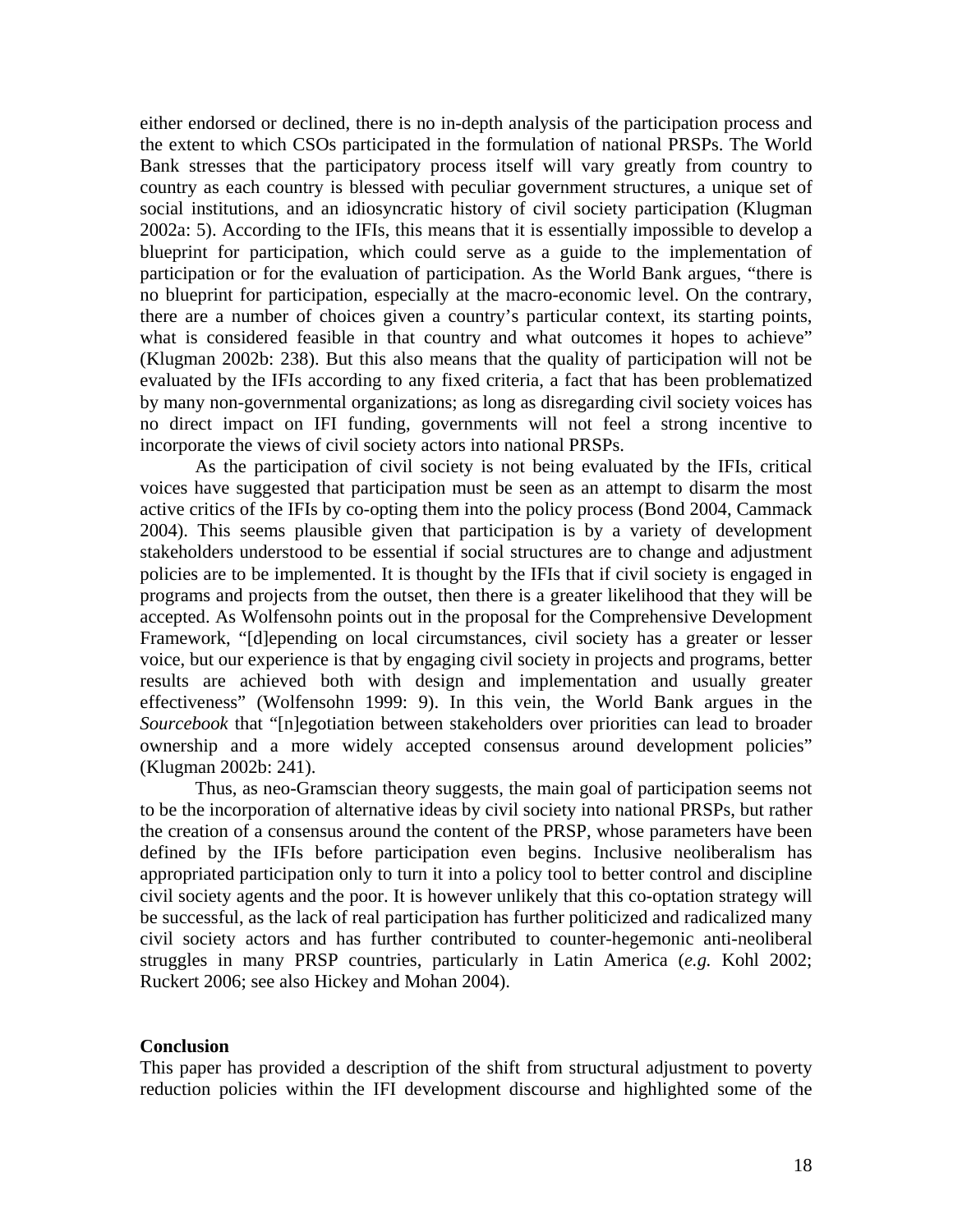elements of the new PRSP approach. The rising criticism of the neoliberal adjustment policies and their failure to deliver robust economic growth and to contribute to poverty reduction in the developing world have prompted the IFIs to reorient their development approach away from the Washington Consensus-informed structural adjustment policies. As a result, the IFIs have reframed their development approach through the PWC and have introduced the concepts of country-ownership, participation, and poverty reduction into the development debate. Moreover, the IFIs have pledged to take a 'back-seat' and let developing countries determine their own development policies and priorities.

While many critics have questioned the extent to which this shift is real and not merely rhetorical, this paper has suggested that a novel inclusive-neoliberal development regime is materializing through the Comprehensive Development Framework and the implementation of national PRSPs. However, this new regime is itself laden with numerous contradictions and does not resolve many of the problems of uneven development in the world economy (Harvey 1985). Quite to the contrary, the CDF and the PRS approach represent an institutionalized expression of the contradictions of capitalist social relations manifest at a plethora of different levels (Taylor 2004: 167). The central contradiction of this new consensus is the incompatibility of neoliberal macroeconomic and poverty-sensitive social policies. Despite the absence of positive development results from neoliberal macroeconomic policies, the Bank and especially the Fund still seem to be unwilling to move substantially beyond their neoliberal macroeconomic policy prescriptions, which informed the era of structural adjustment.

In a sense, inclusive neoliberalism is a totalizing force that is full of complex contradictions and compromises in as far as it attempts to incorporate and neutralize its critics and to provide material incentives to the disempowered masses, while at the same time adhering to the basic principles of neoliberal commodification and market colonization of the lifeworld. It introduces new selectivity and policing mechanisms which tighten criteria for access to development funds, by linking debt relief (and the promise of inclusion) to ever more stringent conditionalities, while claiming that developing countries now 'own' their poverty reduction strategies, and are therefore fully responsible for the implementation and development results of each and every PRSP. Finally, inclusive neoliberalism is a shallow social compromise (compared to the postwar social-liberal welfare state) in that it does not aim to decommodify important aspects of life through the granting of social citizenship rights (Esping-Andersen 1990) but rather focuses on the subsidization of consumers in the context of privatization. It therefore fits nicely within the wider neoliberal project, which is based on accumulation by dispossession (Harvey 2003) and more recently subsidization. In the PRSP approach, it is however 'unfit market participants' not corporations that are subsidized by public monies in an attempt to reproduce stable markets in highly sensitive areas, such as in the provision of health care and water. This implies that it is problematic to suggest that the turn to inclusive liberalism is only a juridical and rhetorical turn, completely lacking elements of (material) compromises (Craig and Porter 2005: 233). However, it seems highly unlikely that the scant material incentives given through PRSPs will suffice to produce a truly hegemonic neoliberal order on a global scale.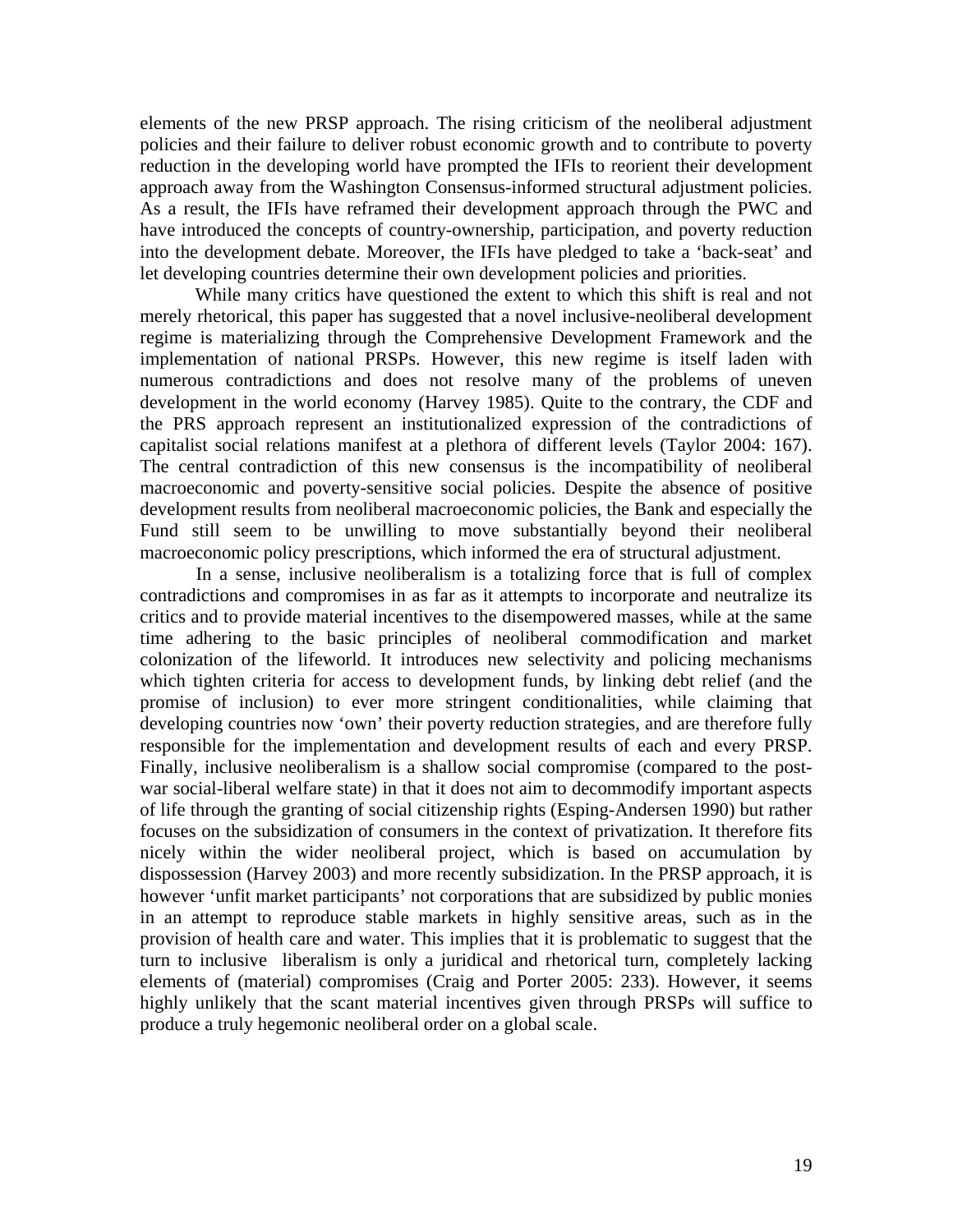#### **Bibliography:**

- Abrahamson, R. (2004). "The Power of Partnerships in Global Governance", *Third World Quarterly*, vol.25, no.8, pp.1453-1467.
- Baker, A. (1999). "*Nebuleuse* and the 'Internationalization of the State' in the UK? The Cae of HM Treasury and the Bank of England", *Review of International Political Economy*, vol.6, No.1, pp.79-100.
- Barro, R. (1997). *The Determinants of Economic Growth*, Cambridge: MIT Press.
- Bayliss, K. (2003). "Utility Privatization in Sub-Saharan Africa: A Case Study of Water", *Journal of Modern African Studies*, vol.41, no.4, pp.507-31.
- Bienefeld, M. (2000). "Structural Adjustment: Debt Collection Device or Development Policy?", *Review: Ferdinand Braudel Center*, Binghampton University, Binghampton NY, vol.XXIII, no.4, pp. 533-587.
- Bond, P. (2004). "Should the World Bank and IMF be 'Fixed' or 'Nixed'?, Reformist Posturing and Popular Resistance", *Capitalism, Nature, Socialism*, vol.15, no.2, pp. 85-105.
- Booth, D. (2003). "PRSPs Introduction and Overview", *Development Policy Review*, vol.21, no.2, pp.131-159.
- Cammack, P. (2002). "The Mother of all Governments: The World Bank's Matrix for GlobalGovernance"[,www.les.man.ac.uk/government/academic/cammack/mothero](http://www.les.man.ac.uk/government/academic/cammack/motheroffallgovernments.pdf) [ffallgovernments.pdf](http://www.les.man.ac.uk/government/academic/cammack/motheroffallgovernments.pdf), (11.04.2002).
- Cammack, P. (2004). "What the World Bank Means by Poverty Reduction, and Why it Matters", *New Political Economy*, vol.9, no.2, pp.189-211.
- Chang, Ha-Joon (2002). *Kicking Away the Ladder: Development Strategies in Historical Perspective*, London: Anthem Press.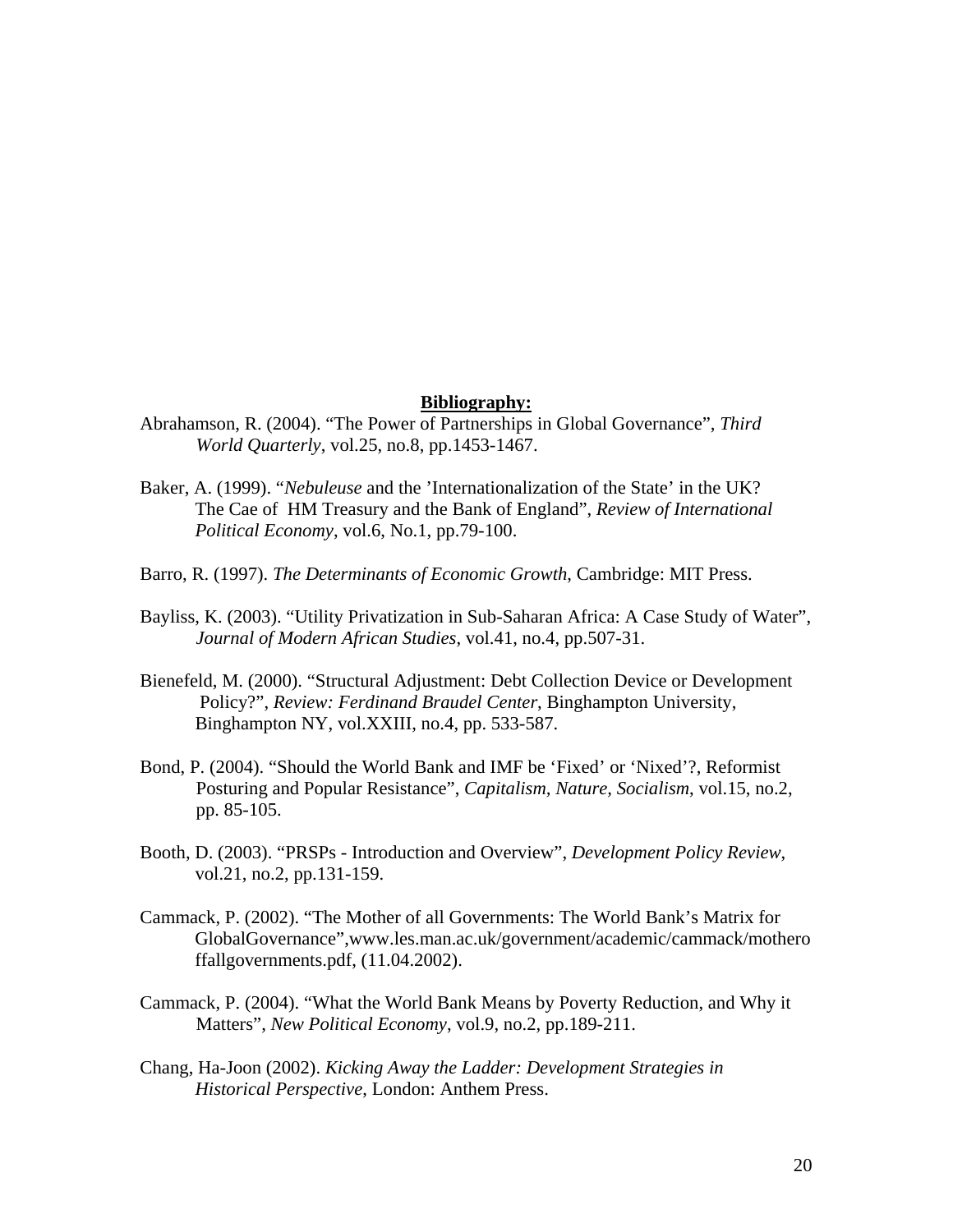- Charnock, G. (2006). "Improving the Mechanisms of Global Governance? The Ideational Impact of the World Bank on the National Reform Agenda in Mexico", *New Political Economy*, vol.11, no.1, pp.73-98
- Cling, J.P., M. Razafindrakoto and F. Roubaud (ed) (2003). *New International Poverty Reduction Strategies*, Routledge: New York.
- Cooke, B. and U. Kothari (eds) (2001). *Participation: The New Tyranny*, London: Routledge.
- Cox, R.W. (1983). "Gramsci, Hegemony, and International Relations: An Essay in Method", *Millennium: Journal of International Studies*, vol. 12, no. 2, pp.162- 175.
- Cox, R. W. (1987). *Production, Power, and World Order*, New York: Columbia University Press.
- Cox , R.W. (1993). "Structural Issues of Global Governance: Implications for Europe", In S. Gill (ed), *Gramsci, Historical Materialism and International Relations*, Cambridge: Cambridge University Press.
- Cox, R.W. with Schechter, M.G. (2002). *The Political Economy of a Plural World: Critical Reflections on Power, Morals and Civilization*, Routledge: New York.
- Craig, D. and D. Porter (2005b). "The Third Way and the Third World: Poverty Reduction and Social Inclusion Strategies in the Rise of Inclusive Neoliberalism", *Review of International Political Economy*, Vol. 12, No.2, pp.226-63.
- Driscoll, R and Evans, A. (2005). "Second-Generation Poverty Reduction Strategies: Opportunities and Emerging Issues", *Development Policy Review*, vol.23, no.1, pp.5-25.
- Easterly, W. (2001). *The Elusive Quest for Growth: Economists' Adventures and Misadvendures in the Tropics*, MA: The MIT Press.
- Fine. B. et al (ed.) (2001). *Development Policy in the 21<sup>st</sup> Century: Beyond the Washington Consensus*, London: Routledge.
- Fisher, S. (1993). "The Role of Macroeconomic Factors in Growth", Journal of Monetary Economics, vol.32, pp.485-512.
- Gill, S. (1990). *American Hegemony and the Trilateral Commission*, New York: Cambridge University Press.
- Gill, S. (1995). "Globalization, Market Civilisation, and Disciplinary Neoliberalism",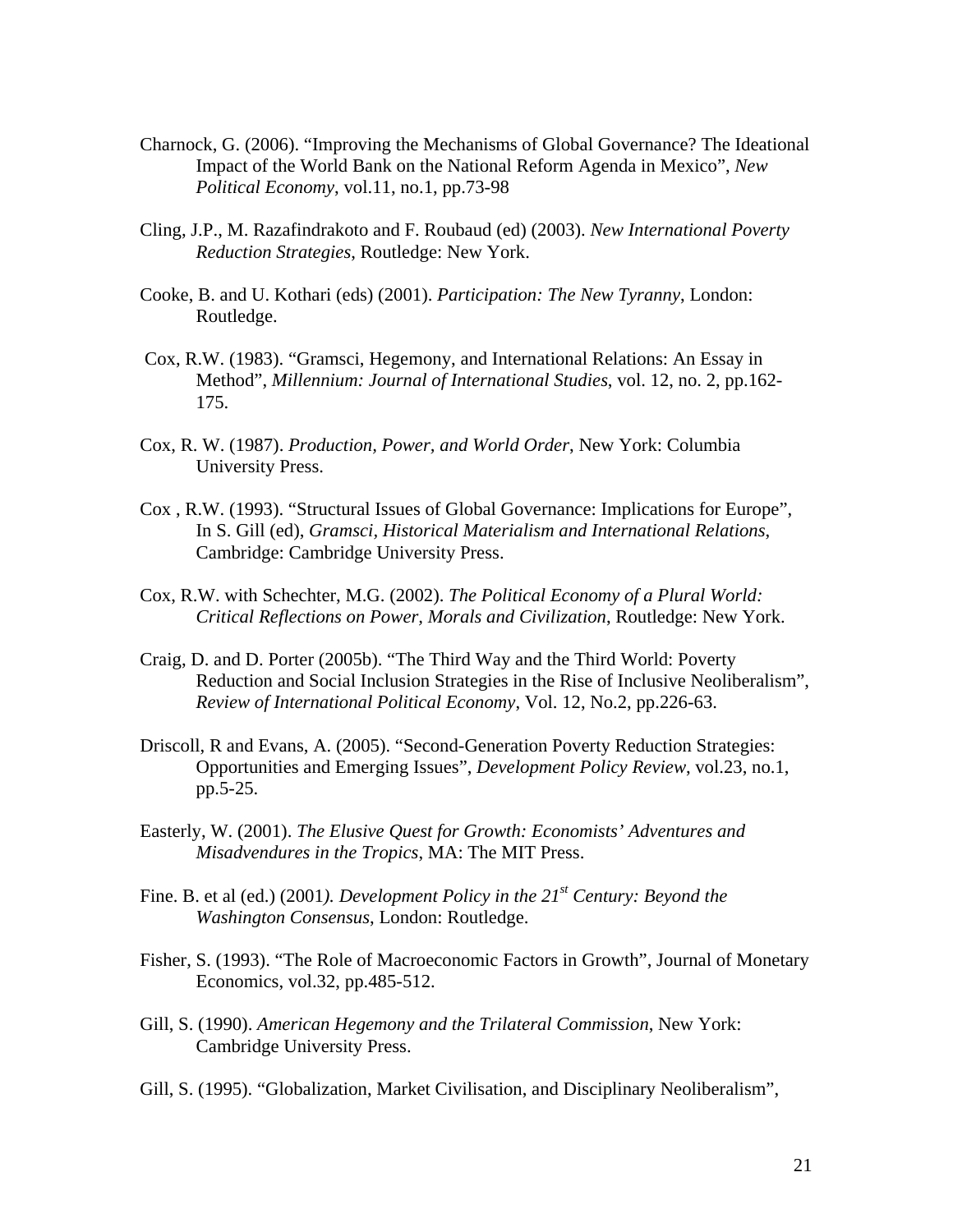*Millennium: Journal of International Studies,* vol. 24, no.3, pp. 399-423.

- Gill, S. (2000). "The Constitution of Global Capitalism", Paper presented to the International Studies Association, (Summer 2000).
- Gramsci, A. (1971). *Selections from the Prison Notebooks,* New York: International Publishers.
- Gottschalk, R. (2005). "The Macro Content of PRSPs: Assessing the Need for a More Flexible Macroeconomic Framework", *Development Policy Review*, vol.23, no.4, pp.419-443.

Harvey, D. (2003). *The New Imperialism*, Oxford: Oxford University Press.

- Hickey, S. and G. Mohan (eds) (2004). *Participation: From Tyranny to Transformation? Exploring New Approaches to Participation in Development*, London: Routledge.
- International Monetary Fund (IMF) (2001) "Strengthening Country Ownership of Fund-Supported Programs," (December), http://www.imf.org/external/np/pdr/cond/2001/eng/strength/120501.pdf, (04/27/2005).
- Kiely, R. (2004). "The World Bank and Global Poverty Reduction: Good Policies or Bad Data", *Journal of Contemporary Asia*, Vol. 34, No.1, pp.3-20.
- Kohl, B. (2002). "Stabilizing Neoliberalism: Popular Participation and Privatization", *Political Geography*, vol.21, pp.449-472.
- Klugman, I. (ed.) (2002a). A Sourcebook for Poverty Reduction Strategies,Volume I: Core Techniques and Cross-Cutting Issues, Washnington DC: The World Bank.
- Klugman, I. (ed.) (2002b). A Sourcebook for Poverty Reduction Strategies, Volume II: Macroeconomic and Sectoral Approaches, Washington DC: The World Bank.
- Krasner, S. (ed.) (1983). *International Regimes*, Ithaca, N.Y.: Cornell University Press.
- Krugman, P. (1995) "Dutch Tulips and Emerging Markets: Another Bubble Bursts", *Foreign Affairs* (July-August), 28-44.
- McKinley, T. (2005). "Economic Policies for Growth and Poverty Reduction: PRSPs, Neoliberal Conditionalities and 'Post-Consensus' Alternatives". Paper presented to the International Development Economics Association (IDEA) Conference on The Economics of the New Imperialism, New Delhi, India.
- Mosley, P. *et al* (1995). *Aid and Power: The World Bank and Policy-based Lending*,  $2<sup>nd</sup>$  edition, Routledge: London.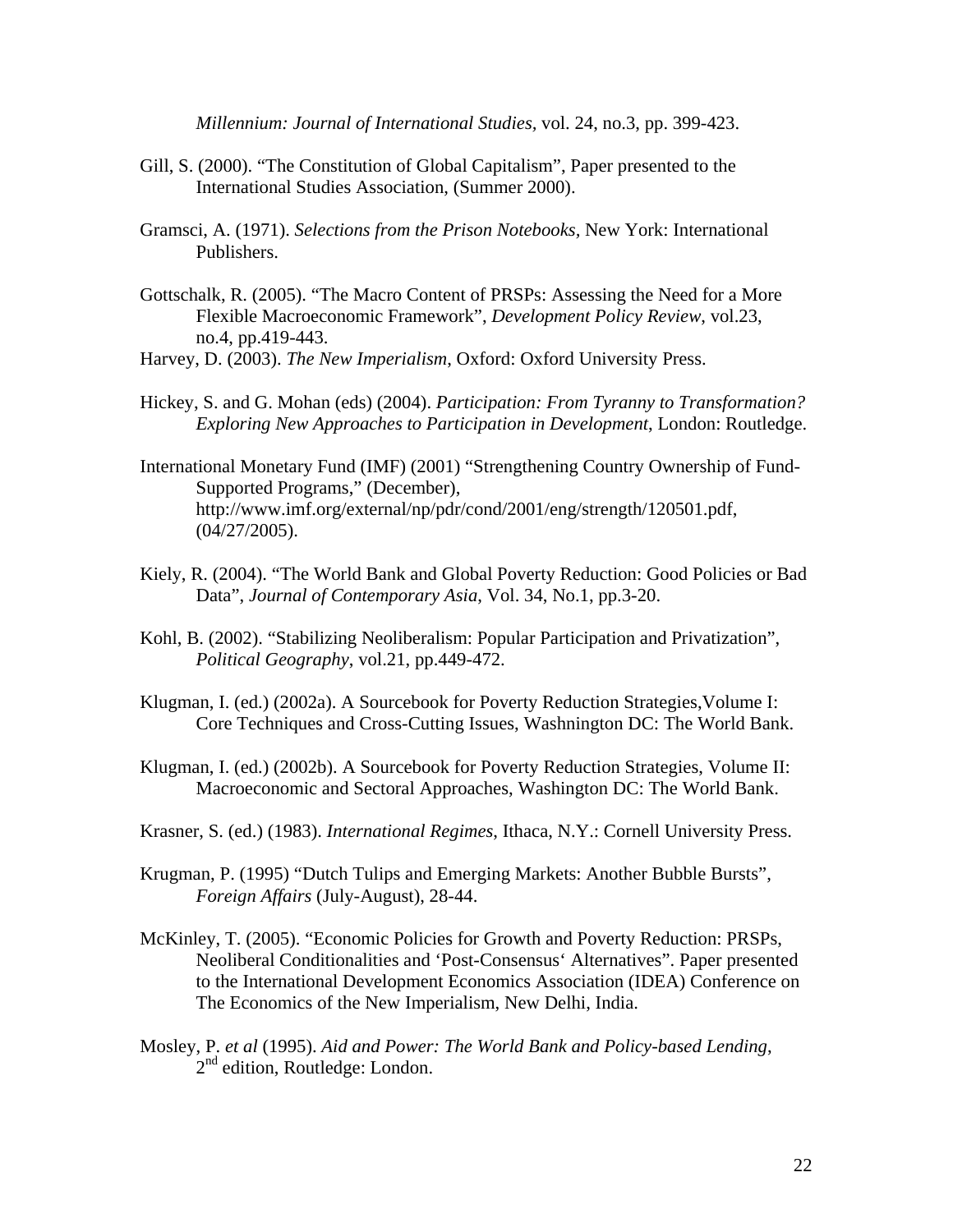- Pender, J. (2001). "From Structural Adjustment to Comprehensive Development Framework: Conditionality Transformed?", *Third World Quarterly*, Vol.22, no.3, pp.397-411.
- Robinson, W.I. (2004). *A Theory of Global Capitalism: Production, Class, and State in a Transnational World*, Maryland: John Hopkins University Press.
- Rodrik, D. (1999). *The New Global Economy and Developing Countries: Making Openness Work*, Policy Essay no.24, Washington D.C.: ODC.
- Ruckert, A. (2006). "The Dialectics of Poverty Reduction Strategies and Counter-Hegemony: How World Bank Policies Create Cultures of Resistance in Latin America", Paper presented at the SPE annual conference, Ryerson University, Toronto, February 23-25 2005.
- SAPRIN (2003). "The Policy Roots of Economic Crisis and Poverty: A Multi-Country Participatory Assessment of Structural Adjustment", Executive Summary, [www.saprin.org/SAPRIN\\_Exec\\_Summ\\_Eng.pdf,](http://www.saprin.org/SAPRIN_Exec_Summ_Eng.pdf) (27.03.2003).
- Sklair, L. (2001). *The Transnational Capitalist Class*, Oxford: Blackwell.
- Soederberg, S. (2005). "Recasting Neoliberal Dominance in the Global South? A Critique of the Monterrey Consensus", *Alternatives*, vol. 30, pp. 325-364.
- Stiglitz, J.E. (1998a). "More Instruments and Broader Goals: Moving Toward the PWC", WIDER Annual Lectures (1998), http://www.wider.unu.edu/publications/annual-lectures/annual-lecture-1998.pdf, (12.10.2004).
- Stiglitz, J.E. (1998b). Towards and New Paradigm for Development: Strategies, Policies, Processes, Prebisch Lecture given at UNCTAD, October 19<sup>th</sup> 1998, www. http://siteresources.worldbank.org/CDF/Resources/prebisch98.pdf, (10.05.2006).
- Stiglitz, J.E. (2002). *Globalization and its Discontents*, W.W. Norton & Co, New York.
- Taylor, M. (2005). Opening the World Bank: International Organizations and the Contradictions of Global Capitalism, *Historical Materialism*, vol.13, no.1, pp.153-170.
- UNICEF (1987). *Adjustment with a Human Face: Protecting the Vulnerable and Promoting Growth*, Oxford: Oxford University Press.
- United Nations Conference on Trade and Development (UNCTAD) (1997). *Trade and Development Report 1997*, New York and Geneva: United Nations Publication.